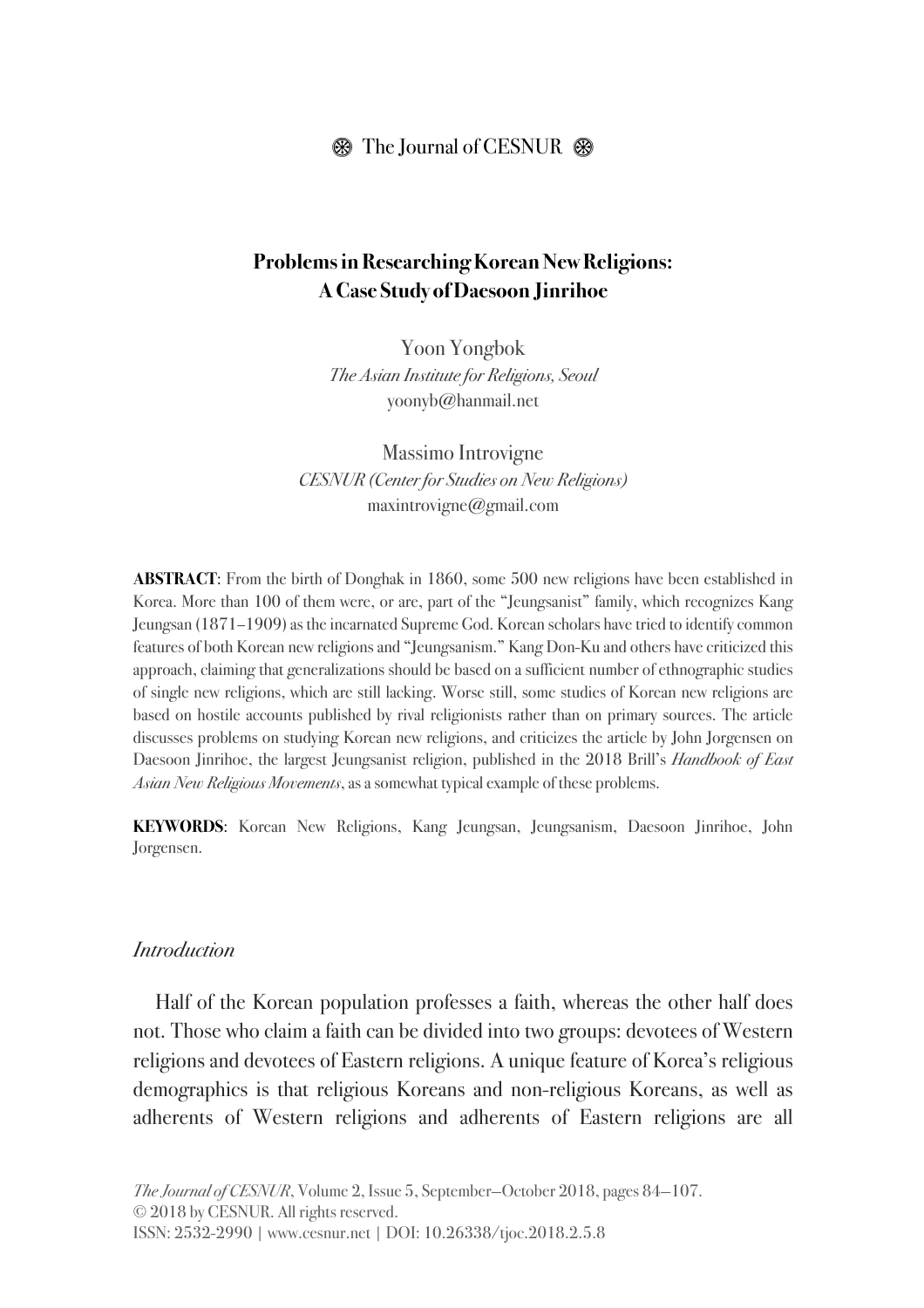represented in similar numbers. Religious demographics of this nature have been described as an unprecedented phenomenon in the history of world religions (Kang 2001, 15–6). Obviously, studies of the religious landscape of Korea are of special interest for scholars of religion.

However, detailed ethnographic studies of specific Korean religions remain scarce. Sources are often insufficient, and archival research has been neglected. A few scholars have tried to draw attention to the need of resolving this problem. Among them is Kang Don-Ku (강돈구, 1955–), who has been the only two-time (2005–2007 and 2011–2013) president of the Korean Association for Religious Studies, and currently teaches at the Department of Religious Studies in the Academy of Korean Studies (see Kang 2011a, 2013, 2014, 2015, 2017a, 2017b). Kang is a renowned scholar of Korean new religions, and has criticized studies that have ignored the primary sources and the archives, and relied almost exclusively on secondary materials.

Kang insists that several scholars did not approach Korean new religions in their own terms. Rather, they tried to adapt the conventional methodology used to study traditional religions, which led to a misinterpretation of Korean new religions. Kang also believes that studies of specific new religions (often called "religious orders" in Korea) should be carried out before generalizing on Korean new religions, and that this is an urgent issue in Korean academic circles (Kang 1987, 222).

Kang encouraged other scholars to participate in a systematic study of the Korean new religions. The project resulted in *A Study of Korean Religious Orders,* first published by the Academy of Korean Studies in 2007 and which went through 11 editions until 2018 (Academy of Korean Studies 2018). Despite these efforts, research on Korean new religions based on primary sources is still in its infancy (Yoo 2014, 108–9 and 116–19). The new religions keep being compared to established religions such as Buddhism or Christianity, at the risk of unavoidable distortions.

Modern Korean new religions started blooming in 1860, when Choe Je-u (崔濟 愚, 1824–1864) founded Donghak (Eastern Learning). It is estimated that approximately 150 to 500 new religions have been established since that time. The exact number is hard to calculate. Yoon Yee-Heum estimated it between 150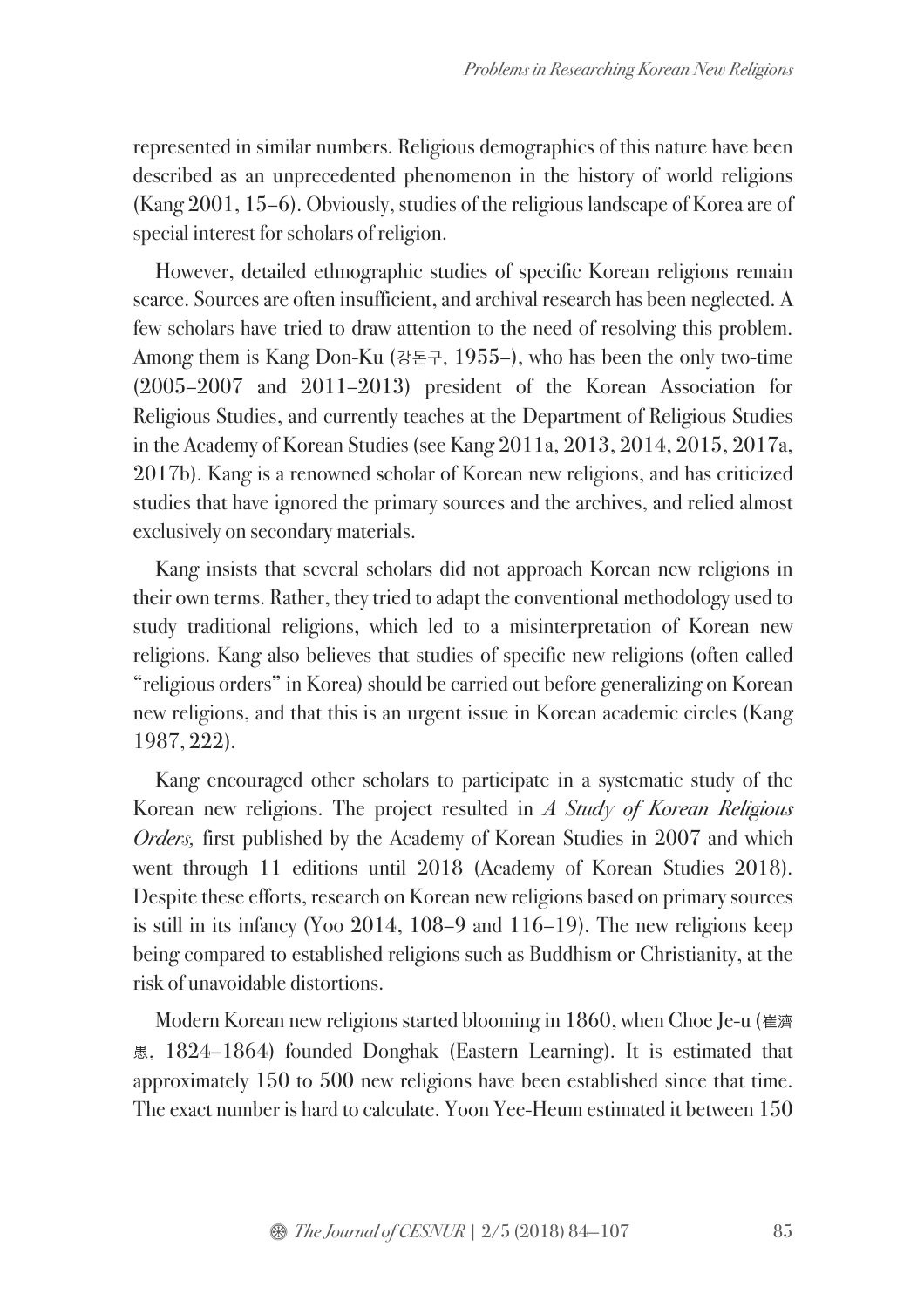and 200 (Yoon 1987, 180) while Kim Hong-Cheol mentioned 500-odd orders (Kim 1998, 1).

One of the largest Korean new religions is Daesoon Jinrihoe (Fellowship of Daesoon Truth). It traces its origins back to Kang Jeungsan (姜甑山, 1871– 1909), and its headquarters are in Yeoju, Gyeonggi Province. Daesoon Jinrihoe is exceptional for its rapid growth in a short period of time, and Kang Don-Ku estimates that at one point it became one of the four major religions in Korea, alongside Buddhism, Protestantism and Catholicism (Kang 2011b, 238).

This religious order currently enjoys a good reputation due to its active engagement in charity and relief, social welfare, and education, wherein it claims it spends over seventy percent of all its collected donations. For this reason, Daesoon Jinrihoe is now viewed more positively in Korea, thanks to its social contributions, than the other religious orders with which it is frequently compared (Introvigne 2017). However, intentionally distorted views and materials on Daesoon Jinrihoe are also frequently circulated.

The reasons for this criticism vary, but can be summarized as follows. First, all religions in the lineage of Kang Jeungsan, commonly referred to as "Jeungsanist," were condemned as pseudo-religions due to their promotion of the Korean national identity during the Japanese colonial period. This also happened to other Korean new religions (Lee 2016). As a result, some of this bias lingered in Korean media even after the liberation. Second, the Korean religious market is dynamic (Yoo 2014), and there is an obvious competition between different religions. Because of its rapid growth, Daesoon Jinrihoe was perceived as a competitor and criticized both by Christians and by members of rival Jeungsanist religions. Third, the order that eventually assumed the name Daesoon Jinrihoe underwent several previous name-changes, as well as structural changes.

Daesoon Jinrihoe regards itself as the heir of Mugeukdo, established in 1925, and Taegeukdo, founded in 1950. The name Daesoon Jinrihoe has been used since 1969. As it often happens in the history of religions, each of these passages was accompanied by dissension and schisms (Introvigne 2017). As a result, accurate information on the order has not always been easy to access even for insiders, not to mention outsiders. We acknowledge that studying Daesoon Jinrihoe is not an easy task. On the other hand, the study is necessary, precisely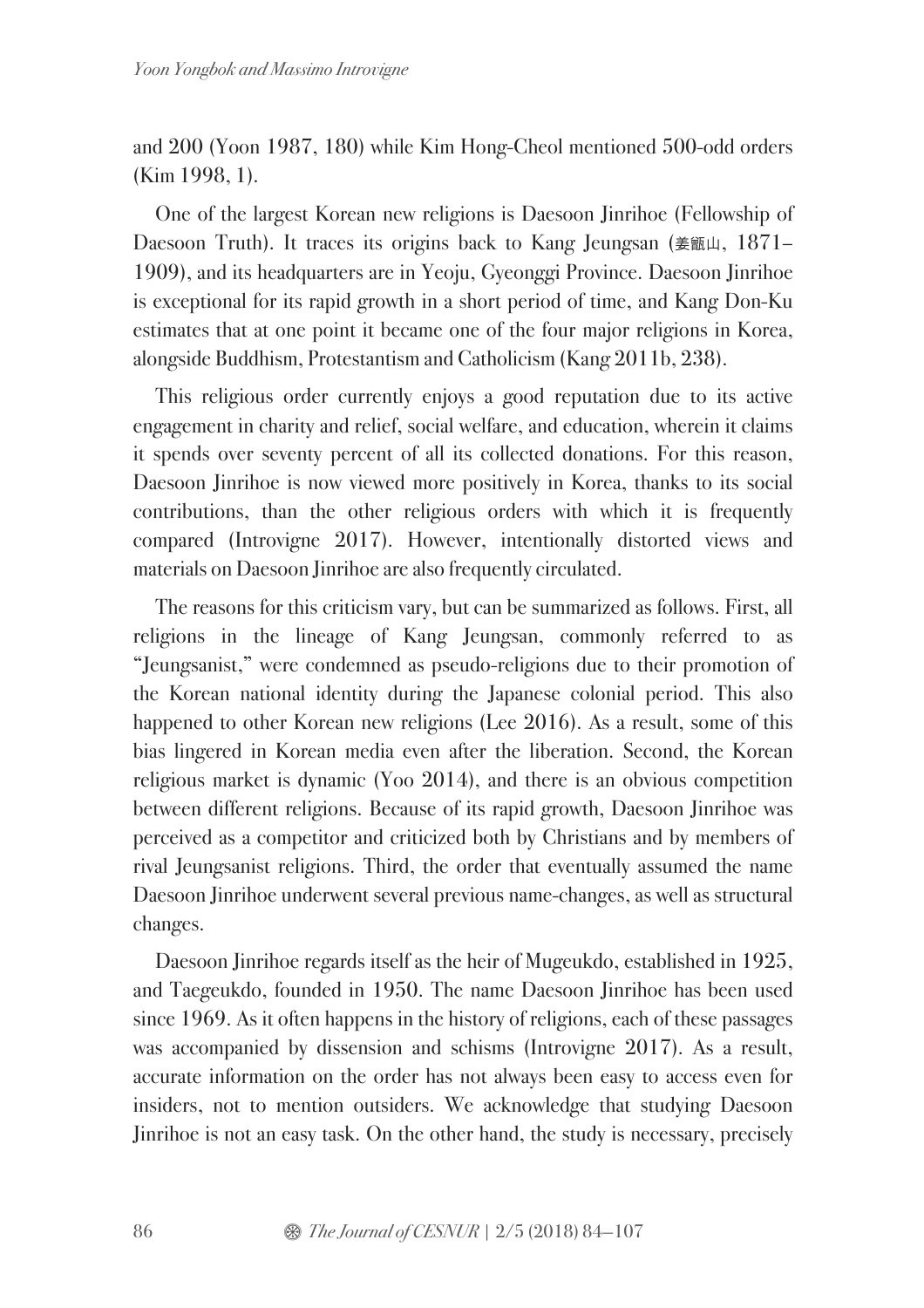because Daesoon Jinrihoe is one of the largest, if not the largest, new religion in Korea (Baker 2016, 1–2).

Korean scholars of new religions have often been unable to recognize these problems themselves. They have taken at face value accounts of Daesoon Jinrihoe produced by its religious competitors. This is a delicate as well as a key point: accounts of a new religion by rival religionists are interesting for understanding the latter's point of view, but cannot be considered as reliable sources for studying the religion they criticize. And the situation becomes even worse when, through Korean scholars, biased accounts reach scholars overseas, who have an interest in Korean religions but should overcome a language barrier.

In this paper, we discuss an article by John Jorgensen, included in the valuable *Handbook of East Asian New Religious Movements* (2018), edited by Lukas Pokorny and Franz Winter (Jorgensen 2018a). Our aim is not to engage in destructive criticism, but to emphasize how this article is an example of the erroneous perspectives often encountered in studies of Korean new religions, and this even if Jorgensen has an excellent knowledge of the Korean language and religious history.

In the second paragraph, we discuss some general problems in the study of Korean new religions in general and Jeungsanist religions in particular. In the third, we offer some specific criticism of Jorgensen's article.

### *Some General Problems*

#### A. The Study of Korean New Religions

A traditional approach by Korean scholars of religious studies has insisted that Korean new religions share six common characteristics: an integration of doctrines from Confucianism, Taoism, Buddhism, and Christianity; a relationship with shamanism; a nationalist faith in the Korean people as the chosen people; the idea that an earthly paradise will soon be established; messianic beliefs; and an emphasis on apocalypticism. Yet, Kang noted that these are not necessarily common characteristics in all Korean new religions, and even if they were, they would not constitute "unique or ingenious" factors embedded in Korean new religions (Kang 1987).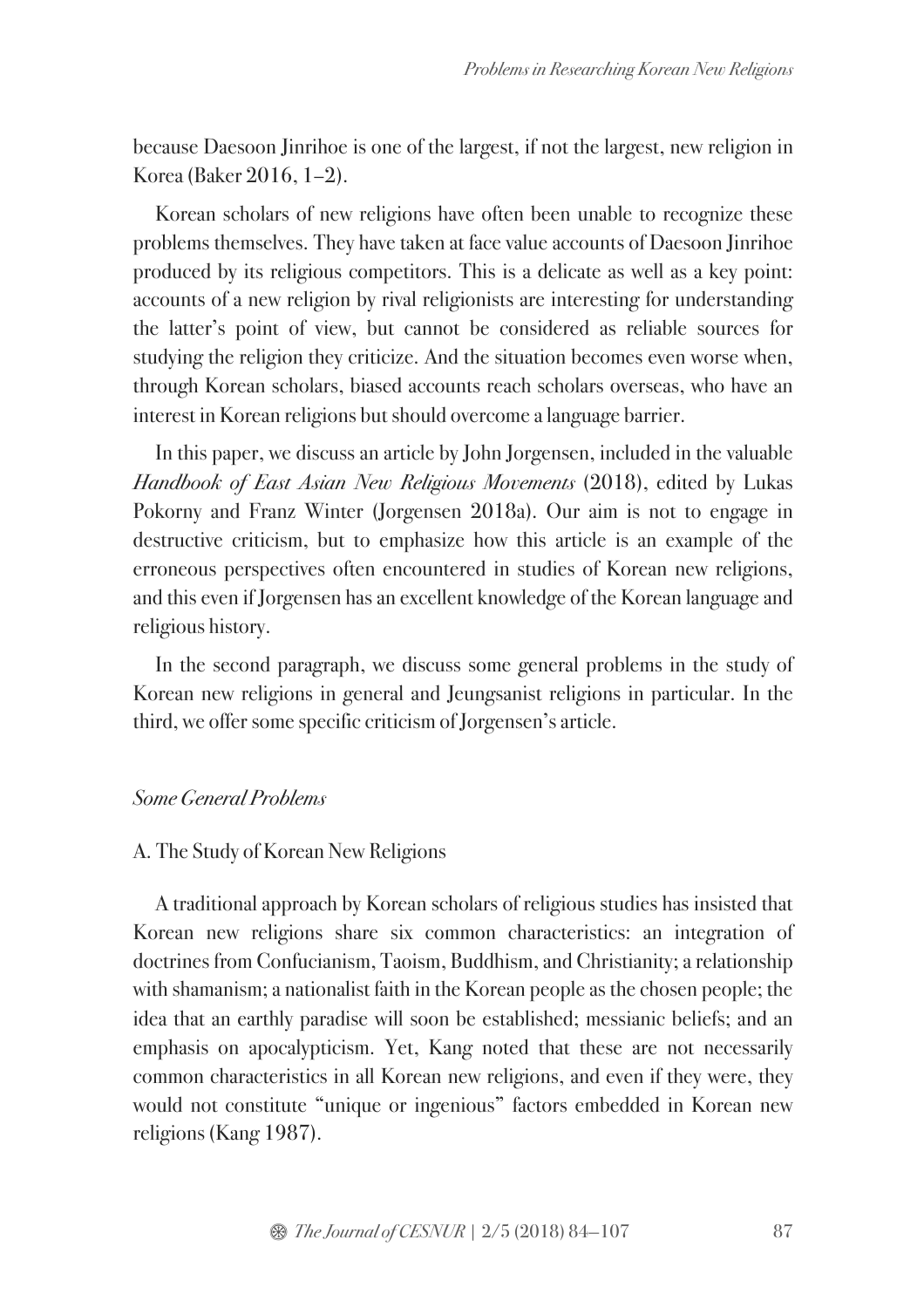For example, the integration of doctrines from different religions can be found in any number of other religions as well. Accusations of "syncretism," a contested category in itself, may easily lead to value judgements. The other five "common features" of Korean new religions also appear in both Korean *old* religions and non-Korean new religions (with the messianic role of Korea replaced by the messianic role of the United States, Japan, or other countries). Most importantly, according to Kang, it was too early to generalize about Korean new religions when accurate studies of the single largest new religions were still lacking (Kang 1987, 201–7).

Kang struck Korean academic circles with this criticism in 1987, more than thirty years ago, but the situation remains very much the same. Most books and dissertations published today still list these "assumed" common characteristics of Korean new religions, then proceed to explain the "uniqueness" of the religious order they discuss. Whether the generalization is really accurate is rarely examined.

A good example of these problems is the often-repeated theory that *all* Korean new religions include the concepts of the Great Opening, the Later World, and mutual beneficence. The Great Opening and the Later World are seen by scholars as closely related ideas, based on a circular view of history (循環史觀) and perception of destiny (時運觀) (Cha 2013, 221–24).

It is generally argued that ideas about the Great Opening and the Later World are based on an "organic" worldview, and appeared at a time of widespread dissatisfaction with the existing social hierarchy, when the desire for liberation also included the aim of "resolution of grievances." The Great Opening and the Later World were meant to achieve the harmonious integration of all ideologies and religions, as well as support the dream of an earthly paradise, which would soon appear and restore human identity and integrity. This earthly paradise will bring abundance, peace, prosperity, and redemption, both in spiritual and mundane terms. Korea, as a leading country, will guide all humankind to this ideal world (Ro 1989; see also Kim 1994, 12 and 71–2; Ryu, 1996, 138–39; Ro 2003, 64–6; Kim 2012, 12–39; Park 2012b, 44–55; Yoon, 2012, 173– 75).

However, what is missing in these reconstructions is that the concept of Great Opening of Donghak (Eastern Learning) and the family of new religions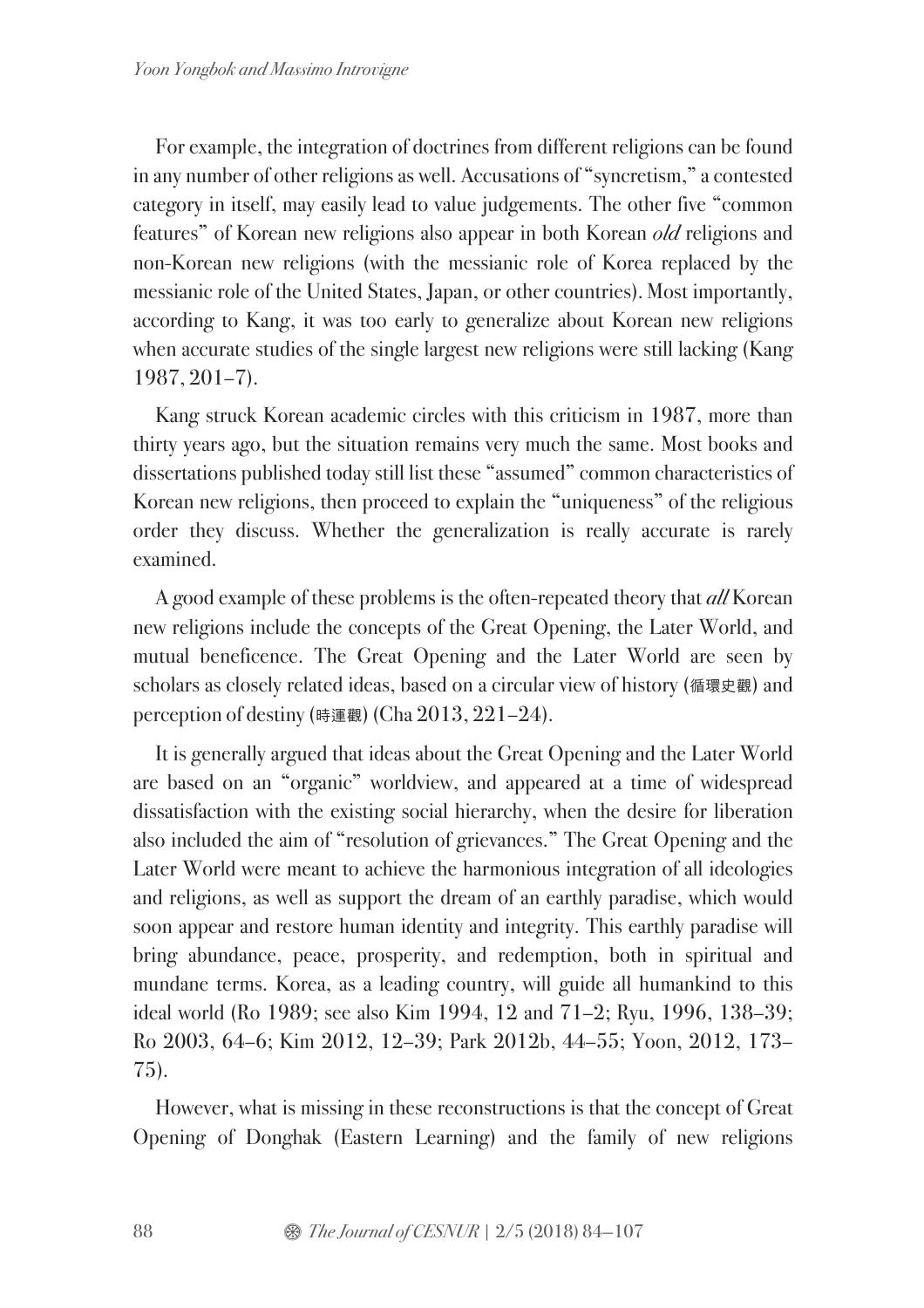originating from Donghak, known as Cheondoism, is based on a circular view of history and perception of destiny that is not shared by other new religions, including Daesoon Jinrihoe. An "organic" worldview is common in Eastern religions and culture, rather than being a unique characteristic of Korean new religions. The concept of "resolution of grievances" is common in some Jeungsanist religions, but not in other Korean new religions.

It may be generally true that Korean new religions typically carry the intention of integrating all ideologies and religions into one. However, Choe Je-u, the founder of Donghak, denounced the religions and cultures of the West and Japan (Kallander 2013). Awaiting an earthly paradise and emphasizing human identity and dignity are not unique features of Korean new religions either. And that Korea would emerge as a leading nation and guide the world is an idea that has been actively discussed in some Korean new religions only, particularly in the Jeungsanist family (Kang 1985, 305–6; Kang 1987, 206; Yoon 1985; Park 2012a, 70–1; Cha 2013, 223).

Kang's comments remain crucial here. To come to conclusions about Korean new religions, the collection and analysis of primary sources of the individual religious order each scholar is researching should be a priority. However, several scholars who have researched Korean new religions seem to have neglected it entirely. As a result, inaccurate details have been perpetuated, repeating the conclusions of previous research without double-checking its validity. Such misinformation on Korean new religions has also been passed to scholars abroad.

## B. The Study of Jeungsanist Religions

These problems apply to the study of all Korean new religions. The Jeungsanist lineage, which includes the largest number of Korean new religions, is a prime example. In fact, in world religious history, it is rather uncommon to find a religious lineage that had already divided itself into more than sixty factions in its first fifty years of existence (Yoon 1991, 115) While new Jeungsanist factions continue to appear, even in recent times, the oldest Jeungsanist orders strive to maintain their own stances on matters related to their object of faith, scripture, doctrinal system, and cultivation practices (Kim 1992, 395–98; Lee 2012, 124).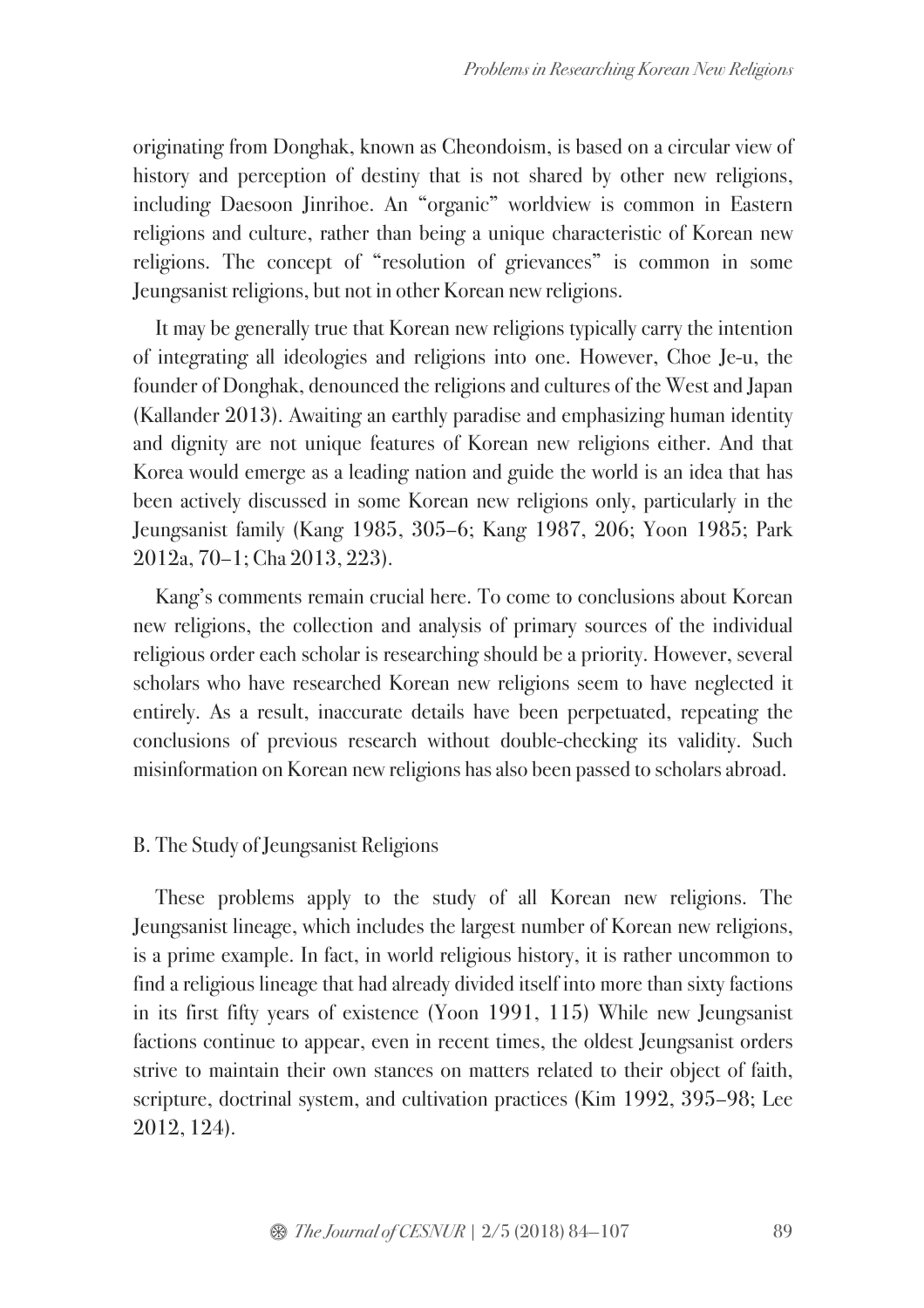Goh Pan-Lye (고판례, 1880–1935), a female disciple of Kang Jeungsan, founded the first order, Seondogyo (Immortal Taoism), in 1911. Among the disciples of Kang Jeungsan, she was known as *Subu* (수부, 首婦, "head lady"), but the scope of this title is contested. Some orders go so far that they make Goh Pan-Lye a divine incarnation equal to Kang Jeungsan, while others, while not denying her historical role, note that there were two different *Subu* in Kang Jeungsan's early circle. They argue that one day before dying, Kang appointed a second *Subu*, Mal-Sun (김말순, 1890–1911), a daughter of one of his leading disciples, Kim Hyeong-Ryeol (김형렬, 1862–1932), and performed with her a mysterious religious ritual. Mal-Sun died young, at age 21, and did not play a role in Kang's succession.

Goh's lineage went into an enormously complicated sequel of schisms. Goh's relative, Cha Gyeong-Seok (차경석, 1880–1936), became the leader of her branch, which he called Taeeulgyo and ruled in an authoritarian way, greatly limiting the role of Goh, who finally left him and established a small separate group, which used again the name Seondogyo, in 1918. Cha established Bocheonism, which for a short period became the largest Korean new religion and possibly the largest religion in Korea. Kim Hyeong-Ryeol first promoted Kang Jeungsan's widow, Jeong (정치순, 1874–1928), as the master's successor, then claimed to have received a heavenly revelation and established an independent order, Maitreya Buddhism.

Goh eventually joined forces with Lee Sangho (이상호, 1888–1967), who recognized her as Kang's successor. Lee Sangho, a former member of Bocheonism, with his brother Lee Jeongnip (이정립, 1895–1968), established various organizations and finally Jeungsangyo Headquarters. The Lees were the first and second patriarchs of Jeungsangyo Headquarters and were succeeded by Hong Beom-Cho (홍범초, 1935-2001), who was murdered on October 25, 2001, as the third patriarch. One former member of the Lee brothers branch, Ahn Un-san (안운산, 1922–2012), established Jeung San Do, which eventually grew into the second largest Jeungsanist branch after Daesoon Jinrihoe and is currently led by Ahn's son, Ahn Gyeong-jeon (안경전, 1954–).

What eventually became the largest branch originated with Jo Cheol-Je, known to his disciples as Jo Jeongsan (趙鼎山, 1895–1958). Jo was not a direct disciple of Kang Jeungsan, but claimed to have received a revelation from him in 1917.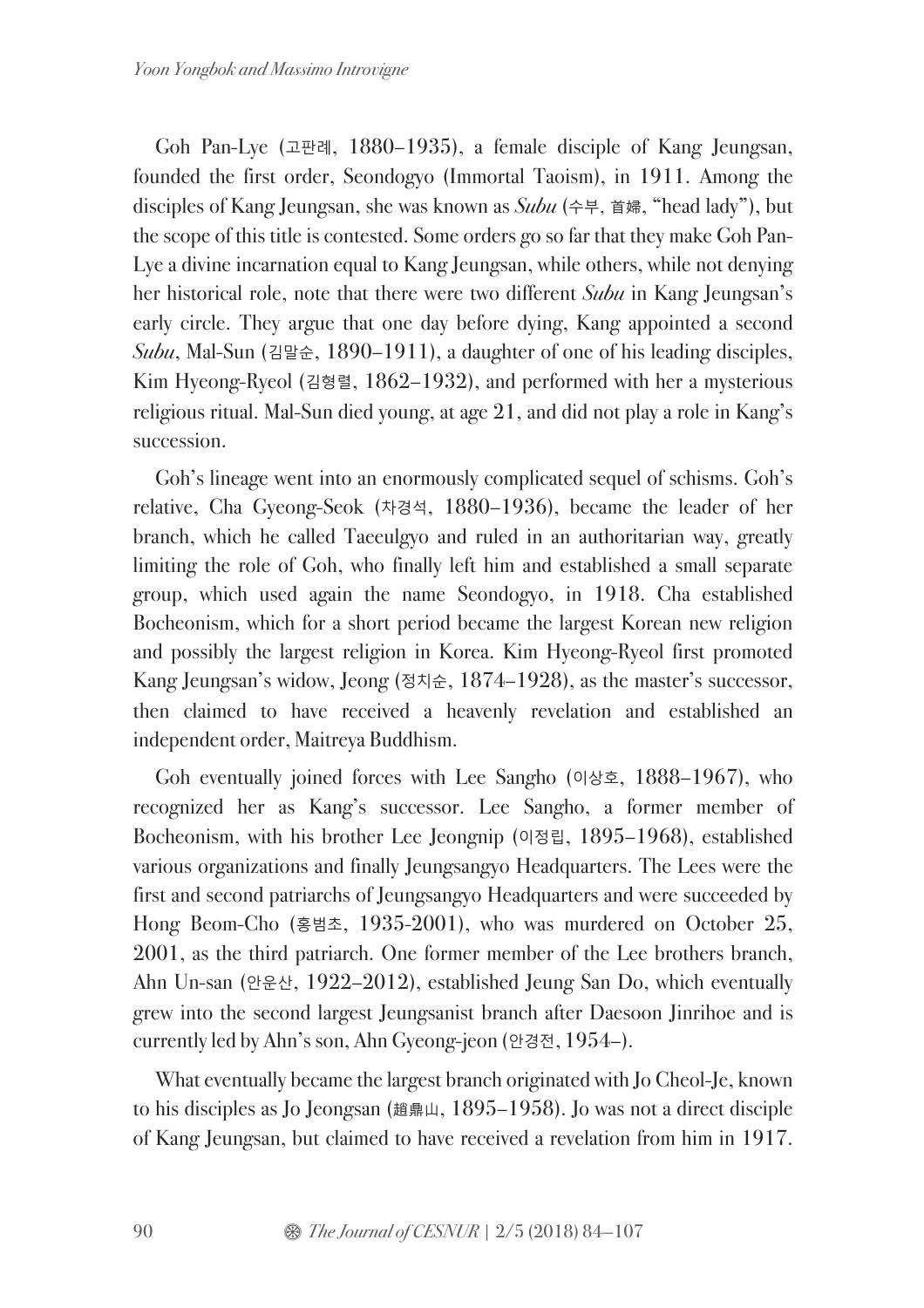Having been recognized as Kang's successor by several members of Kang's family, he organized his order as Mugeukdo in 1925. After problems due to the Japanese occupation and the war, he reorganized it as Taegeukdo, and died in 1958. Divisions among Jo's disciples led to the foundation of Daesoon Jinrihoe in 1969 by Park Wudang (박우당, 1917–1995 according to the lunar calendar normally used by the movement, or 1918–1996 in the solar calendar), while the name Taegeukdo remained with the faction lead for a short period of time by one of Jo's sons, Jo Yongnae (조영래, 1934–2004).

There have been several attempts to unify the various Jeungsanist new religions (Hong 2001). Different attempts were led by Lee Sangho in 1926, his brother Lee Jeongnip and Yoo Dongnyeol (유동렬, 1879–?) in 1945, Lee Jeongnip again in 1955, and Hong Beom-Cho in 1971 (Kim forthcoming). However, all these attempts failed. The Jeungsanist orders were too different between each other, and each leader wanted to merge all groups into his or her own. In the meantime, the cult of the mythical first king of Korea, Dangun, had been introduced in the institutional belief system of some Jeungsanist groups as a consequence first of the Japanese occupation and later of the presence of the United States military. The Jeungsanist identity had become confused and, despite the perceived necessity of unifying different doctrines and orders, these ecumenical attempts hit a wall of irreconcilable differences (Yoon 1987, 205–6; Cha 2014, 59–60).

After the explosive segmentation in such a short period of time, the question can be legitimately asked whether a single "Jeungsanism" exists at all. Answering this question presupposes a difficult work of research. Collecting the primary sources of each order one by one, understanding the reasons for the emergence/schism of each group, and impartially researching the segmentation process are all challenging tasks. Their different objects of faith, doctrines, and cultivation practices took shape through long processes. Often, scholars have not been attentive enough to the complexity of these issues.

The most important studies conducted by scholars in the field of Korean religions since 1990s are: *Encyclopedia of Korean Culture* (The Academy of Korean Studies 1991), *Encyclopedia of Korean Religious Culture* (The Institute of Korean Religion and Society 1991)*, General Survey of Korean New Religions* (Yi 1992), *A Survey Report on Korean New Religions* (Research Group on Korean Religion 1996)*, Rites and Proprieties of Korean Religions* (Ministry of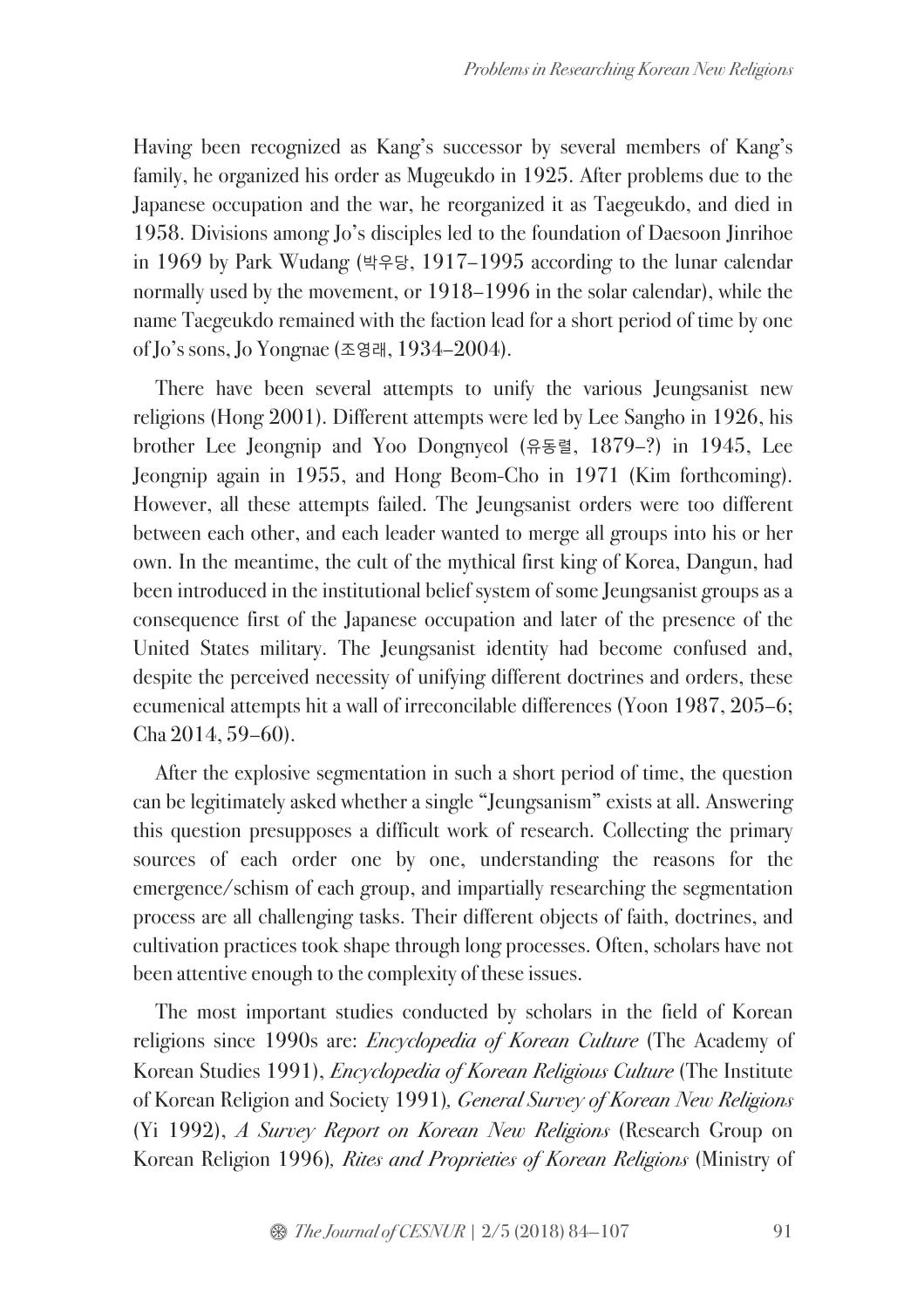Culture and Sports 1996)*, A Survey Study on Korean New Religions* (The Institute of Korean Religion and Society 1997), *The Idea of the Great Opening of Ethnic Religions and the Future of Korea* (The Association of Korean Native Religions 2004), *A Study on the Idea of the Great Opening in the Later World* (Kim 2004), *Religious Pluralism and Utopia in Modern East Asia* (Jang 2011), and *New Religions and the Idea of the Great Opening* (Yoon 2017).

*A Survey Report on Korean New Religions* (Research Group on Korean Religion 1996) is the most notable work. The project took four months to be completed, between August and November 1996, was conducted by the Korea Institute for Religion and Culture, and resulted in an official publication produced with the support of the South Korean Ministry of Culture, Sports, and Tourism. One year after this material was published, Wonkwang University's Institute of Religions published *A Survey Study on Korean New Religions* (The Institute of Korean Religion and Society 1997), with the support of the same Ministry. The Ministry maintains an active interest in publishing surveys of Korean religions, but its most recent publications simply compile older sources and are not based on new empirical research.

Several recent descriptions of "Jeungsanism" are still based on *A Survey Report on Korean New Religions*, a book published 22 years ago. They invariably list, as the primary object of faith of "Jeungsanism," Kang Jeungsan, the Supreme God who descended to Earth for the salvation of the world. Yet, in addition to Kang, other objects of faith in the Jeungsanist orders include Korean progenitorgods such as Hwanin, Hwanwung, and Dangun, civilizational giants like Confucius, Buddha Shakyamuni, or Jesus, ancestral spirits, historical figures such as Choe Je-u, the Jesuit Catholic missionary to China, Matteo Ricci (1552– 1810), and the Korean Buddhist monk Jin-Muk (진묵, 1562–1633), and the founders of the different religious orders themselves. In other words, a wide variety of religious figures appear as objects of worship at some level or another (Research Group on Korean Religion 1996, 143–44).

This is a very general description, similar to those that try to identify a *genus*  Christianity encompassing the *species* Roman Catholicism, Eastern Orthodox Churches, and Protestantism. Obviously, there are common features, but it would be wrong to say that all Christians share the Catholic and Orthodox veneration of the Virgin Mary, since the Protestants don't. Similarly, the objects of faith and worship in the Jeungsanist religions also vary greatly. In general, they consider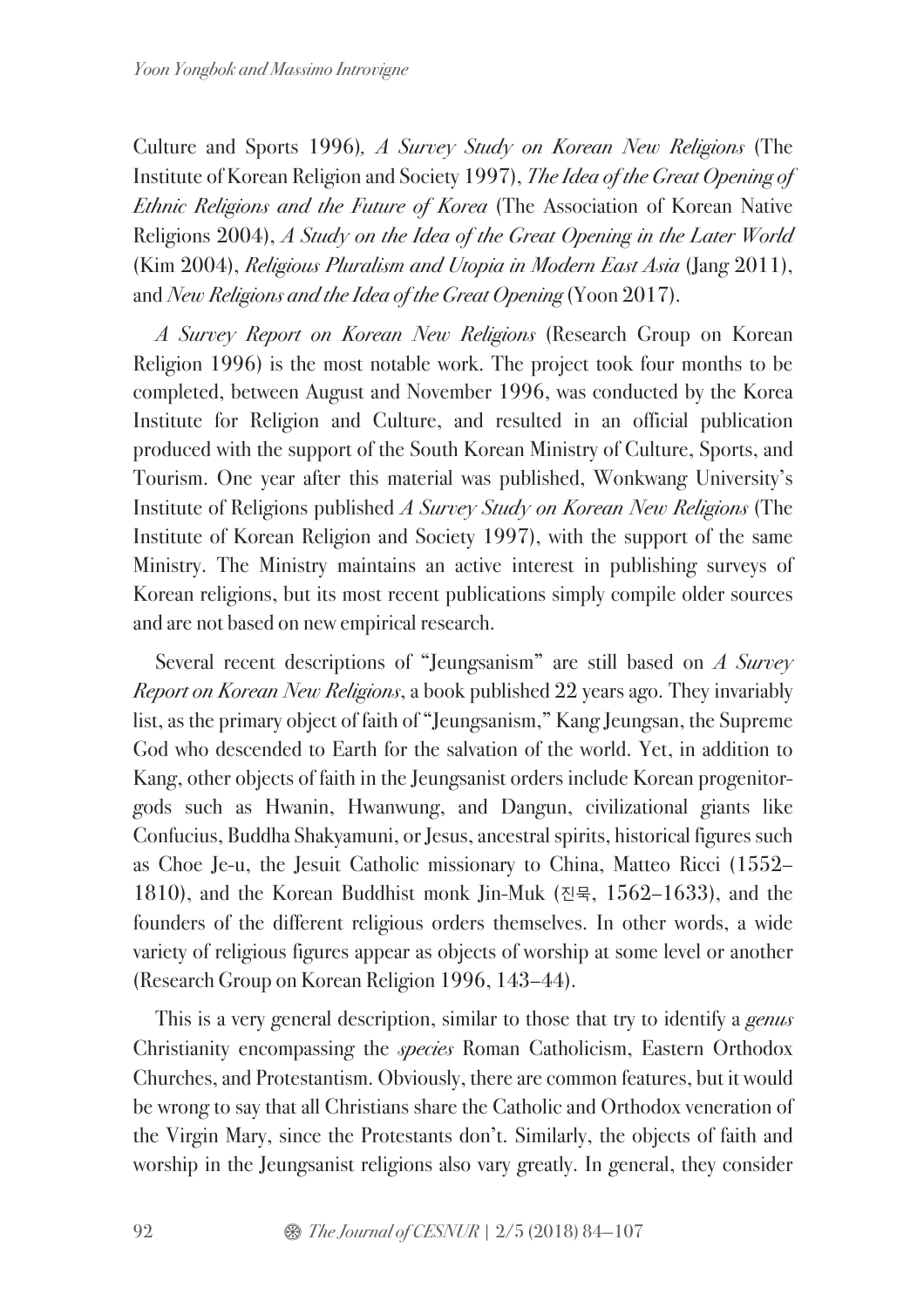Kang Jeungsan as the main object of worship, but how his figure is defined and perceived is not the same in the different orders. Some religious orders worship Hwanin, Hwanwung, Dangun, Choe Je-u, Matteo Ricci, or the Venerable Jinmuk, but in different combinations and ways. There are orders that venerate these figures partially, or fully, or not at all. Defining "Jeungsanism" *en bloc* is ultimately impossible (Cha 2014, 65–7).

Kang Jeungsan's divine title raises another issue. *A Survey Report on Korean New Religions* claims that Kang Jeungsan is worshipped as the Jade Emperor or the Supreme God of the Ninth Heaven (Research Group on Korean Religion 1996, 141). Nonetheless, according to a survey conducted by Hong Beom-Cho in the early 1980s, the divine titles attributed to Kang Jeungsan by various Jeungsanist branches include the Supreme God of the Ninth Heaven, the Celestial Worthy of Universal Creation through His Thunderbolt, the Originator with Whom All Beings Resonate (九天應元雷聲普化天尊上帝, which may in fact be shortened as the Supreme God of the Ninth Heaven), the Supreme God Presiding Over Heaven (統天上帝), the Jade Emperor (玉皇上帝), the Supreme God of the Nine Palaces, Heavenly Dao and Boundlessness (九宮天道無極上帝), Jeungsan Holy Lord the Supreme God (甑山聖王上帝), the Lord of Heaven (天主), and fifty-odd more (Hong 1982, 283–85). This problem is not unique to Jeungsanism, as evidenced by the different titles attributed to Jesus Christ in the various Christian traditions.

Similarly, problems are also found in the interpretation of Kang Jeungsan's authority and work. For the Jeungsanists, the Reordering Works of Heaven and Earth are the most crucial holy exercises that he performed for the benefit of the whole universe. Before undertaking those works, it is reported that Kang Jeungsan practiced Holy Works in the Daewon-sa (Great Court) Buddhist Temple, for 49 days, without eating or resting. The sacred works in Daewon-sa can be interpreted in two ways. First, it can be argued that in the temple Kang attained enlightenment through self-cultivation, and acquired the power needed to carry out the Reordering Works of Heaven and Earth (Lee 1947, 93). The second interpretation is that at Daewon-sa he judged the divine beings to establish a foundation needed for carrying out the Reordering Works and opening the Dao of mutual beneficence (Park 2007, 88–107).

Both Jeungsangyo Headquarters and Jeung San Do maintain the former position, while Daesoon Jinrihoe affirms the latter. To be able to perform the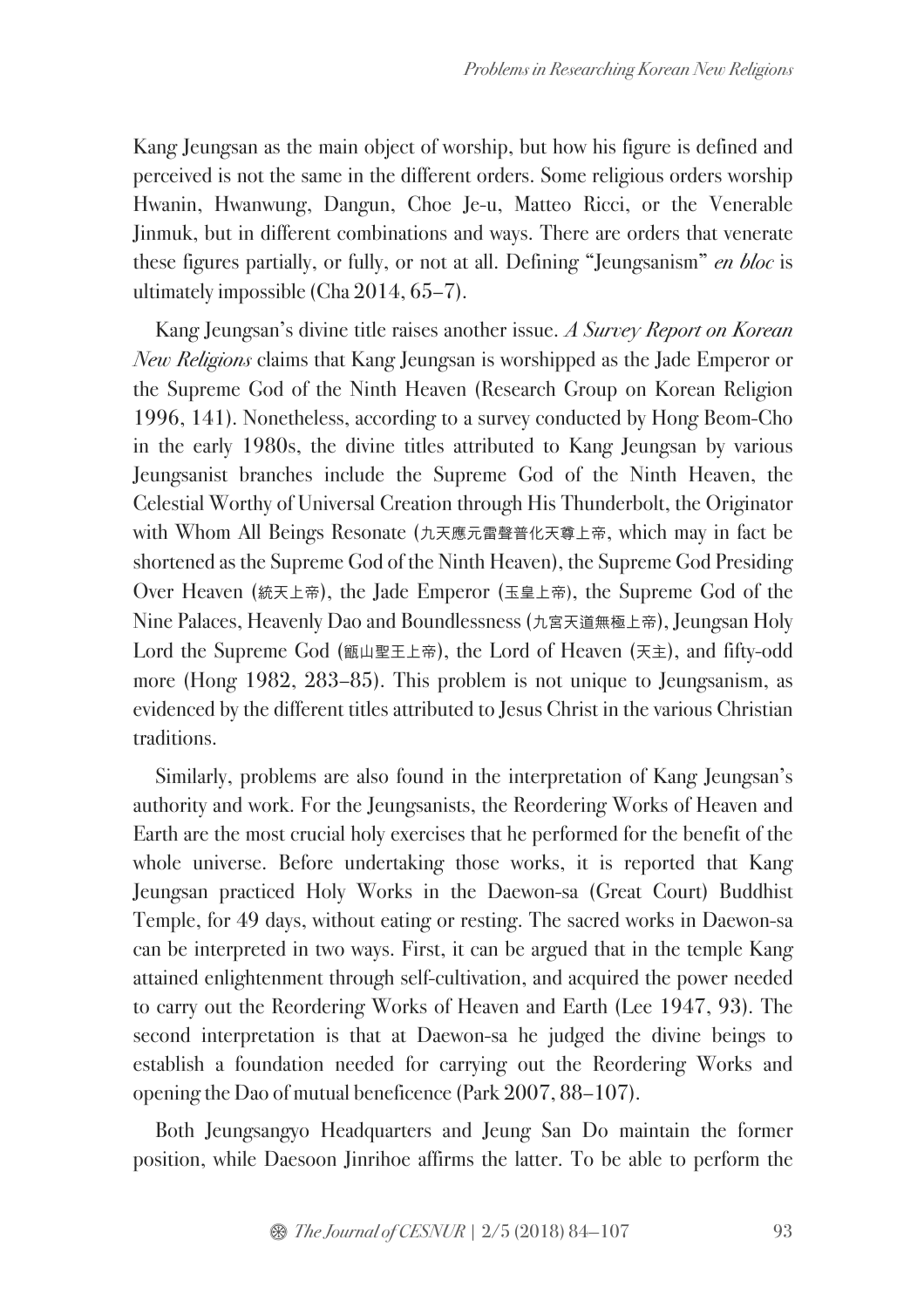Reordering Works, one should be endowed with the supreme authority of presiding over Heaven and Earth. Whether this authority was given by Heaven to Kang Jeungsan as an answer to his petition, or was something innate to him, is a question that has profound theological implications. It defines the nature and scope of Kang Jeungsan's divinity. The positions of the different orders are not the same, and should be closely examined. However, current research often presents only the position of Jeungsangyo Headquarters and Jeung San Do, as if it was shared by all the different branches of Jeungsanism (Research Group on Korean Religion 1996, 140).

The description of cultivation methods may in turn become a source of controversy. For example, *Rites and Propriety of Korean Religions* (Ministry of Culture and Sports 1996, 434–36) presented the incantations that are chanted in some of the new religions derived from Kang Jeungsan, including the Tae-eul mantra and eleven others. Although reciting incantations is a key practice of all Jeungsanist religions, it varies from one religion to another in terms of the specific method of recitation and even the verses of the incantations themselves. Although incantations such as the Tae-eul mantra and the Wunjang mantra are shared by most groups, both the methods of recitation and the contents are not the same (Cha 2014, 68–71). Few studies seem to have understood these nuances.

Lastly, it is often argued that the system of thought of "Jeungsanism" is built on concepts such as the "mutual beneficence" or the "resolution of grievances for mutual beneficence," yet, only roughly half of the Jeungsanist orders have adopted these ideas. Seondogyo, the first order founded by Goh Pan-Lye after Kang Jeungsan's death, did not include these ideas among its doctrines. Nor were they present in Kim Hyeong-Ryeol's Maitreya Buddhism. On the other hand, Daesoon Jinrihoe, Jeungsangyo Headquarters, and Jeung San Do have all accepted the ideas of "resolution of grievances," "mutual beneficence," or their combined formula, "resolution of grievances for mutual beneficence." However, the three orders have different interpretations of these theories. It is incorrect to attribute these concepts to "Jeungsanism" as a whole, although few researchers only seem to have spotted the problem (Cha 2014, 72–87).

Western scholars are well aware of these difficulties. Jonathan Z. Smith (1938–2017), for example, argued that there is no single "Judaism," but a plurality of "Judaisms," including inter-testamental Judaism, post-biblical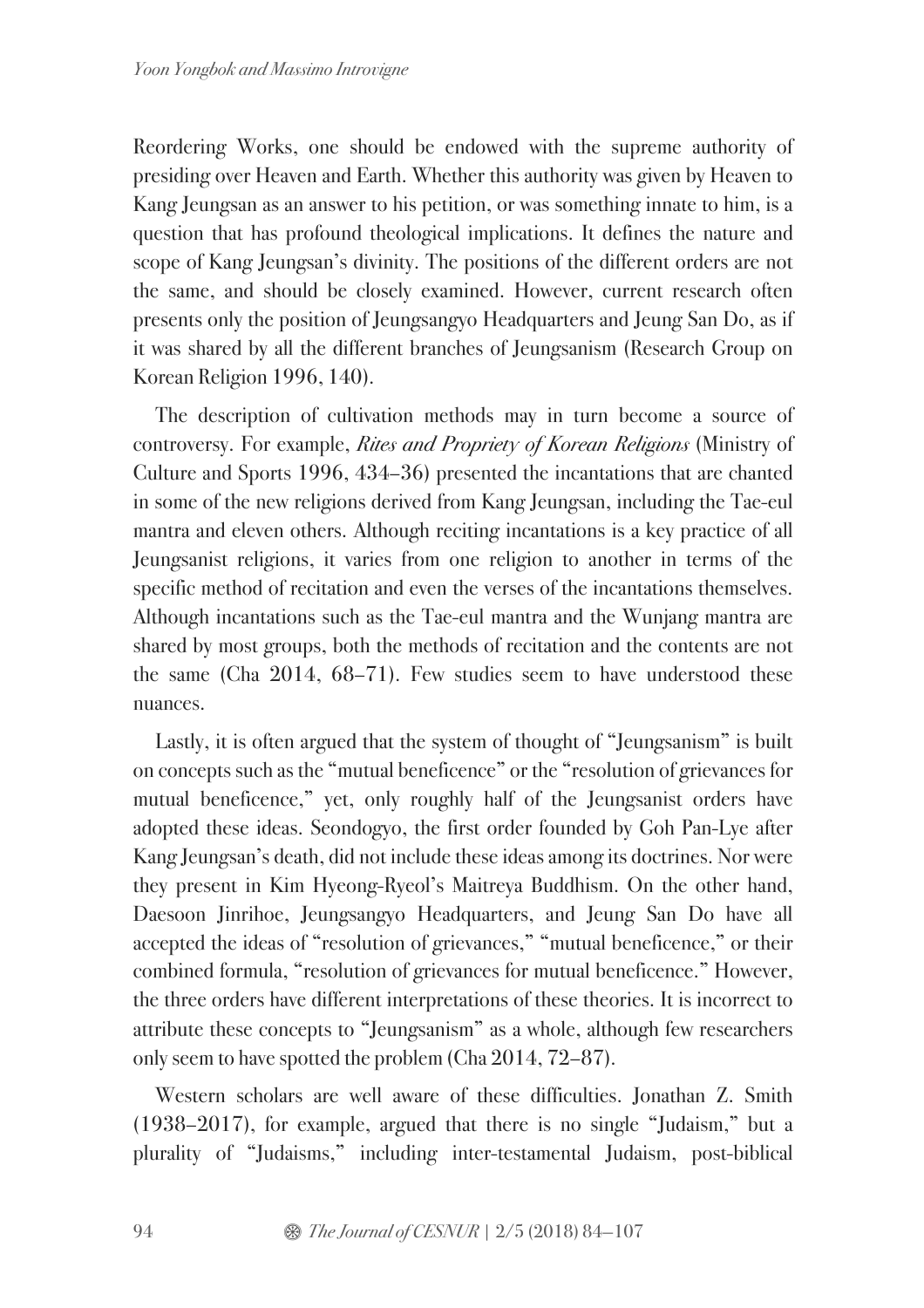Judaism, early and late Judaism, Hellenistic Judaism, and so on, while generalizations about a supposedly monolithic Judaism would distort the subject in a vain search for a sameness that never existed (Smith 2004, 20–2). Korean scholars noticed the same problems when trying to construct a single category of "Protestantism" (Oh 1990, 111), yet they failed to take these discussions into account when dealing with their own indigenous phenomena such as Jeungsanism. Most descriptions of Jeungsanist religions randomly draw bit and pieces from each order to build a supposedly general category, whose features are not found in any of the main organizations. It is true that primary sources are tedious, but it is also true that secondary sources are often inaccurate.

## *Problems with Jorgensen's Article*

The *Handbook of East Asian New Religious Movements* is a very valuable book. Most of its articles are accurate and informative. It reflects the point of view of scholars who know the respective languages and specialize in Japanese, Chinese, Vietnamese, or Korean religions, rather than engaging in a dialogue with international scholars of new religious movements (who normally do not speak nor read East Asian languages). It is, of course, a legitimate choice. However, we believe that the works of both categories of scholars should be considered when dealing with new religious movements. A Sinologist may have a perfect knowledge of the Chinese language, yet lack the comparative perspective and methodological experience in studying new religions and their opponents that scholars who have studied for years new religious movements and anti-cult opposition all over the world may offer. Conversely, the latter scholars need to dialogue with colleagues who understand the local languages and contexts.

The same discussion took place, years ago, in the field of art history. As it became more and more evident that new religious movements such as Theosophy and Spiritualism had a decisive influence on the birth of modernist art, art historians at first dismissed contributions by religious scholars who did not "speak the language" of art history. They realized later that cooperation was needed, since without a global and comparative approach to new religious and esoteric movements how exactly these groups influenced fathers of modernist art such as Wassily Kandinsky (1866–1944) or Piet Mondrian (1872–1944) could not really be assessed (Spretnak 2014; Introvigne 2016).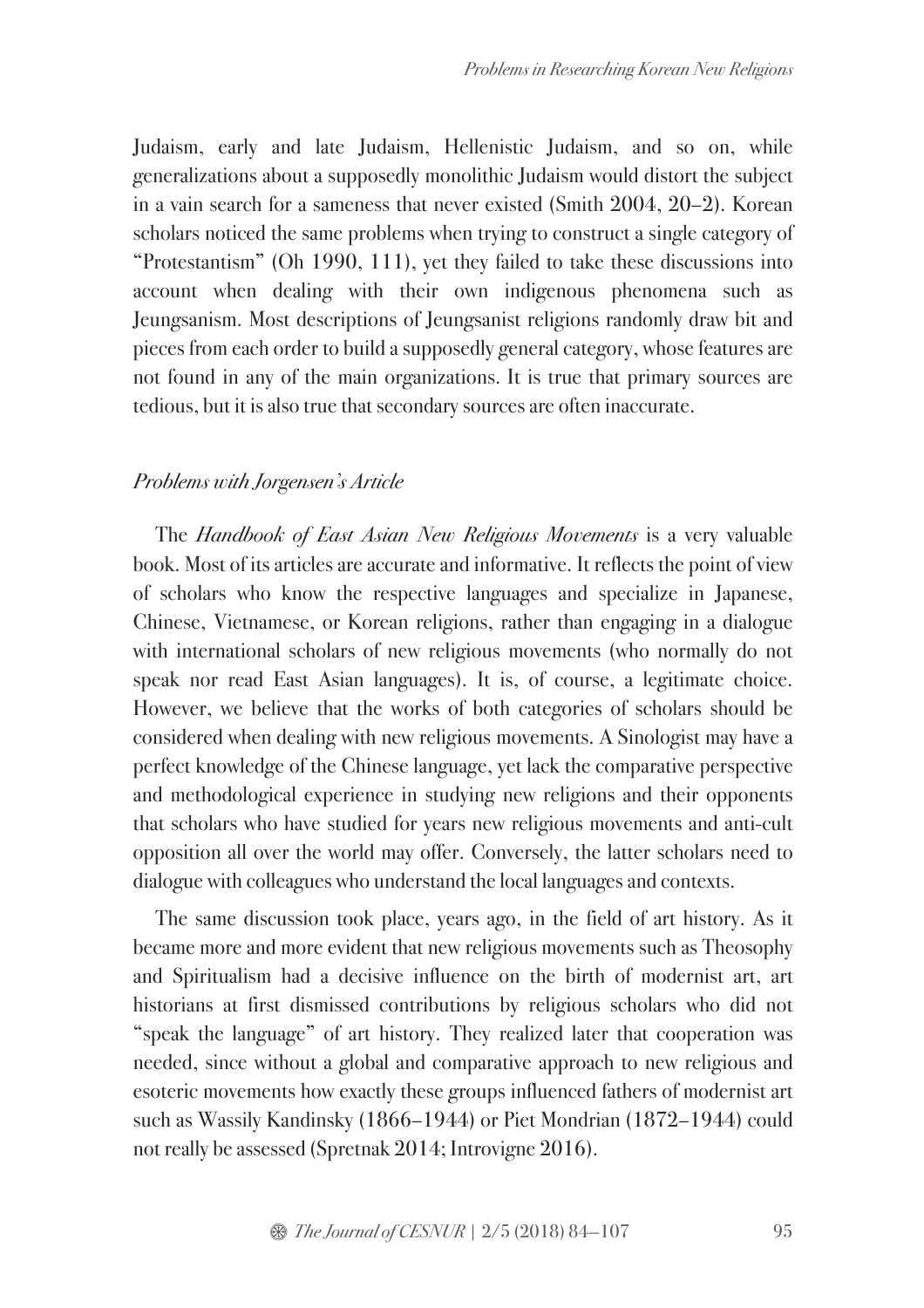The article "Taesunjilihoe" in the *Handbook of East Asian New Religious Movements* largely relies on a text Jorgensen wrote at the beginning of our century (Jorgensen 2001). There is nothing wrong with it, and scholars frequently use their own previous articles as sources. However, one may legitimately wonder whether at least in parts of his article Jorgensen simply cut and pasted from his old article, without considering the literature published between 2001 and 2018. That the article was composed somewhat in haste is suggested by other details, too. There is a reference to "Kim 1980" (Jorgensen 2018a, 369), yet no text of an author whose last name is Kim published in 1980 is mentioned in the bibliography.

Some historical details do not appear to be supported by the sources. Jorgensen states that "Kang's father participated in the [Donghak] rebellion." He adds that Kang himself was involved in, or taught, "a progression of religions" going from Seohak (Western Learning, i.e. Catholicism) to Donghak, Namhak, or Southern Learning, taught by the famous Korean scholar of the *Jeong-yeok*  (*The Corrected Book of Changes*, a revised Korean version of the Chinese classic *I Ching*), Kim Il-Bu (김일부, 1826–1898), and Bukhak (Northern Learning, Kang's own teaching), and that Kang Jeungsan "was enlightened during a massive storm at a monastery on Mount Moak" (Jorgensen 2018a, 361).

These statements are presented as if they were obvious and uncontroversial in the historical research about Kang. But they are not. Most historians of Kang would agree that there is no solid evidence that his father actively participated in the Donghak uprising of 1894. That Kang was enlightened at a monastery on Mount Moak is reported by Jeung San Do but is not accepted by Daesoon Jinrihoe. The sequence Seohak-Donghak-Namhak-Bukhak is based on an account that is accepted only by the Five Regions Buddhism, another Korean new religion. Five Regions Buddhism was established by Kim Ch'i-in (김치인, 1855– 1895), who claimed to be Maitreya himself. After he died in 1895, the order divided into several factions. Of this group, only a few people who live in South Chungcheong Province and study the *Jeong-yeok* remain in existence today. "Bukhak," in their teachings, does not refer to the teachings of Kang Jeungsan but to the science and philosophy imported to Korea from Qing China.

Elsewhere, Jorgensen repeats slander coming from Daesoon Jinrihoe's most bitter competitors, Jeungsangyo Headquarters and Jeung San Do. He reports that Jo Jeongsan "made Kang's sister [Seondol, 선돌, ca. 1881–1942, although the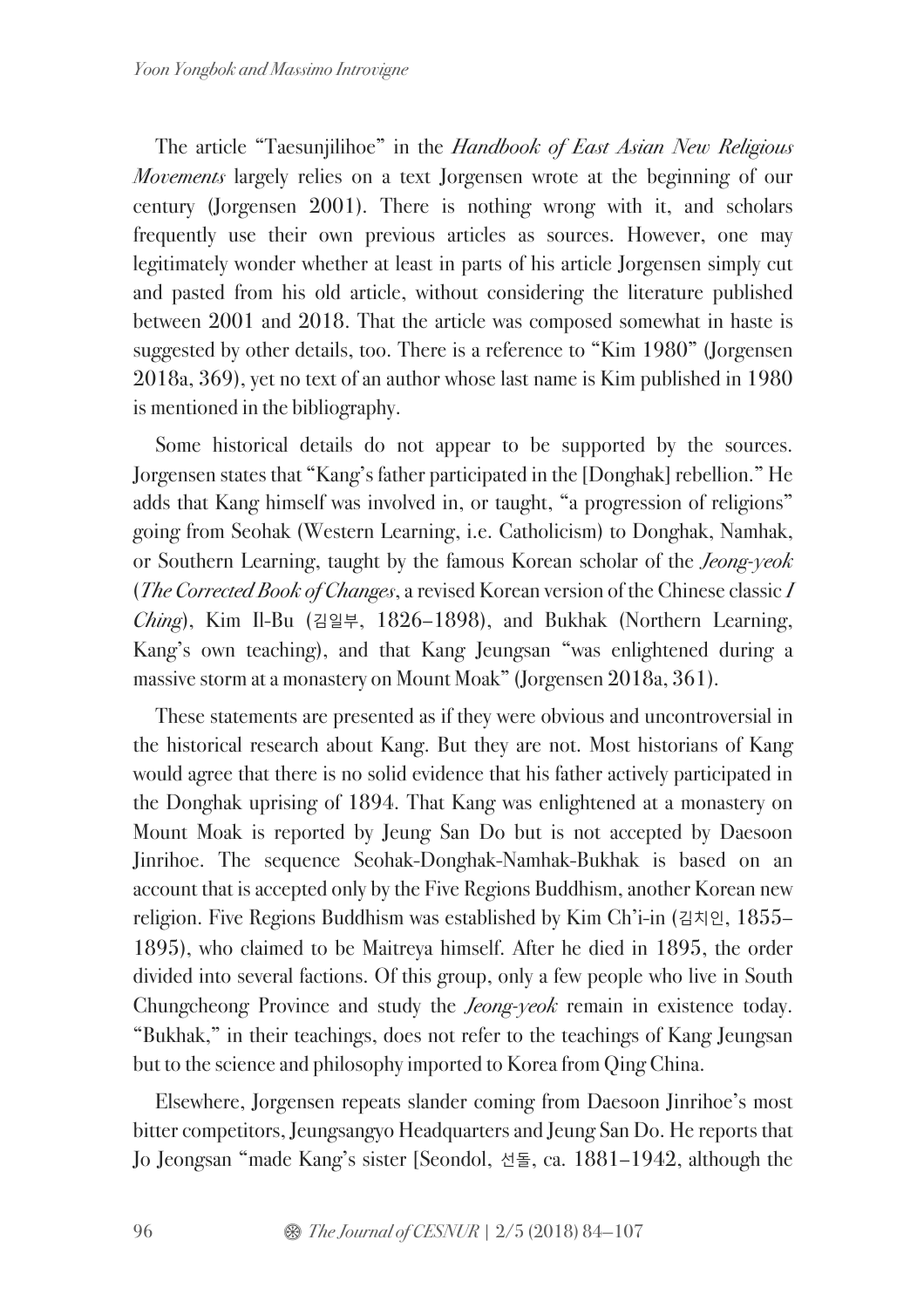name is not supplied] his concubine" (Jorgensen 2018a, 363). The authors he quotes in turn derive this story from Jeungsangyo Headquarters sources, i.e. from controversial publications produced by a religious competitor. Indeed, the 1977 book *History of Jeungsangyo*, published by Jeungsangyo Headquarters and written by Lee Jeongnip, claimed that Kang's sister was one of seven young women Jo Jeongsan took as concubines (Lee 1977, 143). Lee Jeongnip, however, was not a neutral historian. He was the second patriarch of Jeungsangyo Headquarters, an angry rival of Jo Jeongsan's orders, with a vested interested in discrediting Jo's sexual mores and claiming that the only "orthodox" Jeungsanist branches were those established by himself and his brother, Lee Sangho. Lee Jeongnip had started spreading rumors against Jo Jeongsan in 1936, trying to incite Japanese authorities to crack down on Mugeukdo, and continued ever since (Park 2013, 141–42).

Reliance on sources produced by rival religious orders (or derived by these) is also apparent in Jorgensen's claims that Daesoon Jinrihoe devotees believe that Korea's liberation from Japan (August 15, 1945) was achieved because on July 3, 1945 Jo Jeongsan's followers performed a ritual, chanting the Tae-eul mantra and flapping blue and red flags, and that, after Japanese suppression, Jo "secretly revived his religion" in 1942 and changed its name from Mugeukdo to Taegeukdo (Jorgensen 2018a, 364), a change that in fact only occurred in 1950.

Admittedly, the history of Daesoon Jinrihoe underwent many ups and downs and internal disputes occurred many times. Two cases include the transition period from Taegeukdo to Daesoon Jinrihoe in 1968, and the internal controversies in the order in 1999 and beyond. The more recent divisions (and reconciliations) are not covered in Jorgensen's article (while they are mentioned in both Korean- and English-speaking sources: see Introvigne 2013).

When he deals with the accusations traded between the various factions at the time of the separation between Taegeukdo and Daesoon Jinrihoe, Jorgensen accuses Park Wudang of "leading a terror campaign," immorality, "embezzlement," and even possibly causing "the death of seventy-six members" and escaping prosecution for this and other crimes by paying "huge bribes" and "buying off the gendarmes […] with massive quantities of gold" (Jorgensen 2018a, 365). Nobody was prosecuted or found guilty by a court of law for these supposed crimes, and one would expect that, in a scholarly work, such serious accusations against the respected founder of a million-member religion would be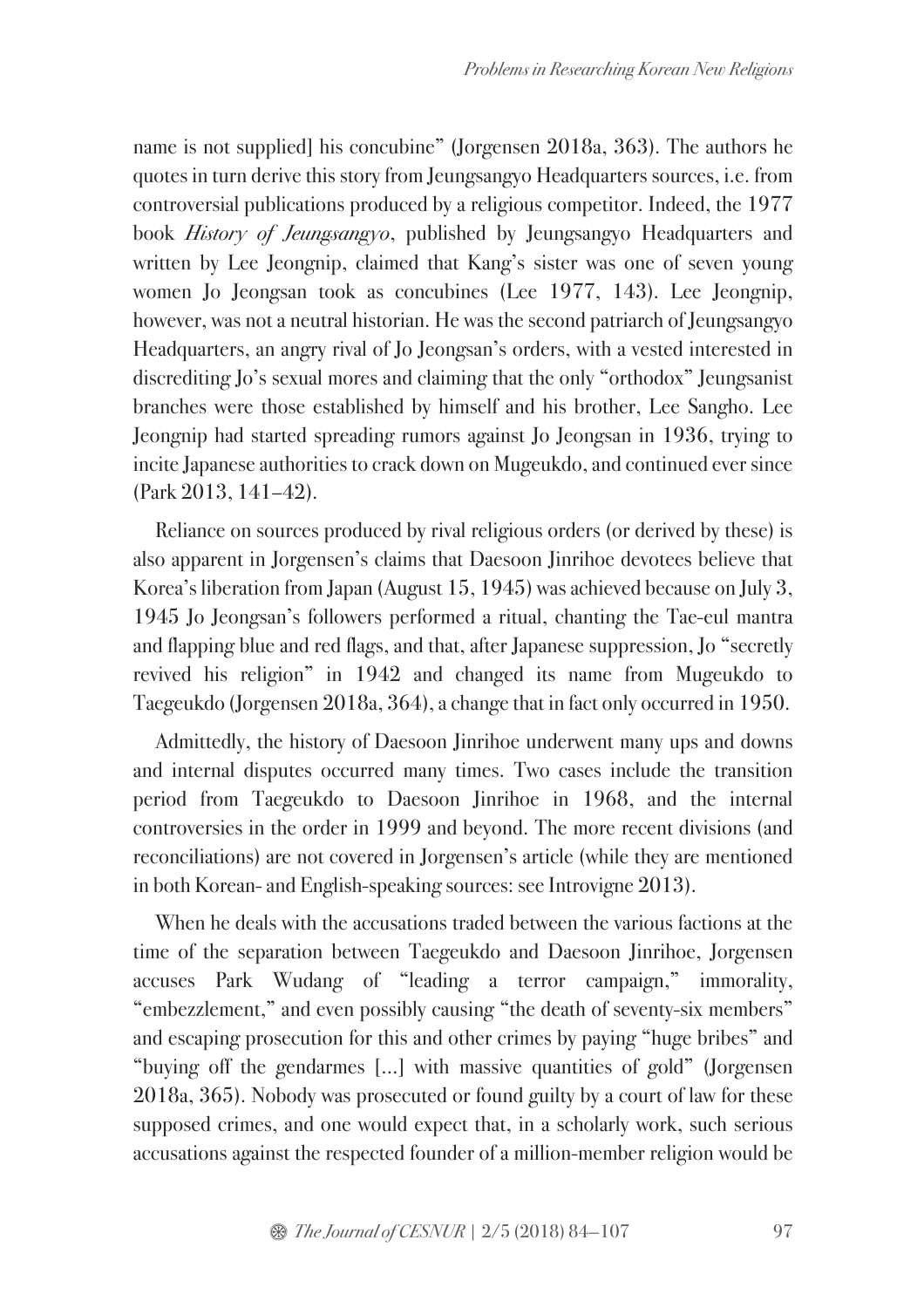made only if they were backed by unimpeachable evidence. However, the only source quoted by Jorgensen is *The Tragedy of Daesoon Jinrihoe*, a propaganda book published by CSD in 2000 (CSD 2000).

CSD is an abbreviation of Chŭngsando chŏn'guk ch'ŏngnyŏn sindo yŏnhaphoe, "The National Youth Association of Jeung San Do," i.e. the youth movement of the arch-rival of Daesoon Jinrihoe among the Jeungsanist religions. This book is also used to reconstruct the events following the death of Park Wudang, with all developments after 2007, including the (partially successful) attempt at reconciling the different factions conveniently omitted. While, to attack Park Wudang, criticism by Taegeukdo is mentioned, another book published by the Jeung San Do's youth organization, *The True Colors of Daesoon Jinrihoe* (CSD 1996), is introduced to present the idea of "a pattern of alleged extortion, theft, embezzlement, and violence" (Jorgensen 2018a, 367), allegedly involving both Taegeukdo and Daesoon Jinrihoe.

Jorgensen himself report that "based on Pak's [Park Wudang's] explicit orders," Daesoon Jinrihoe "claims to silently endure even the grossest of slurs made by its upstart arch-rival," Jeung San Do, in accordance with the principle of "not creating new grievances," resorting to prayer rather than to lawsuits (Jorgensen 2018a, 365). Others, however, reacted. Hong Beom-Cho, the third patriarch of Jeungsangyo Headquarters, was not a friend of Daesoon Jinrihoe, but denounced Jeung San Do's book *The True Colors of Daesoon Jinrihoe* as "entirely baselessand falsified" (Hong 1991, 31–7).

Disputes among rival religious organizations are often bitter, and unfounded accusations are common. Jeung San Do itself has filed lawsuits, including in the United States, to protest accusations (coming from groups other than Daesoon Jinrihoe) of violence and involvement in the murder of Hong Beom-Cho and his wife (Jeungsando of America and Myung Sun Yoo 2014). Our main criticism of Jorgensen is, however, methodological. No scholar of new religious movements would publish an article about the Jehovah's Witnesses using the Catholic or Evangelical apologetic booklets against them as serious sources. These booklets may be studied as examples of how the criticism of "cults" operates, but are certainly not sources for studying the Jehovah's Witnesses.

Another problem with Jorgensen is that, at times, he also uses what he calls himself Jeung San Do's "heresiography" (Jorgensen 2018a, 366) for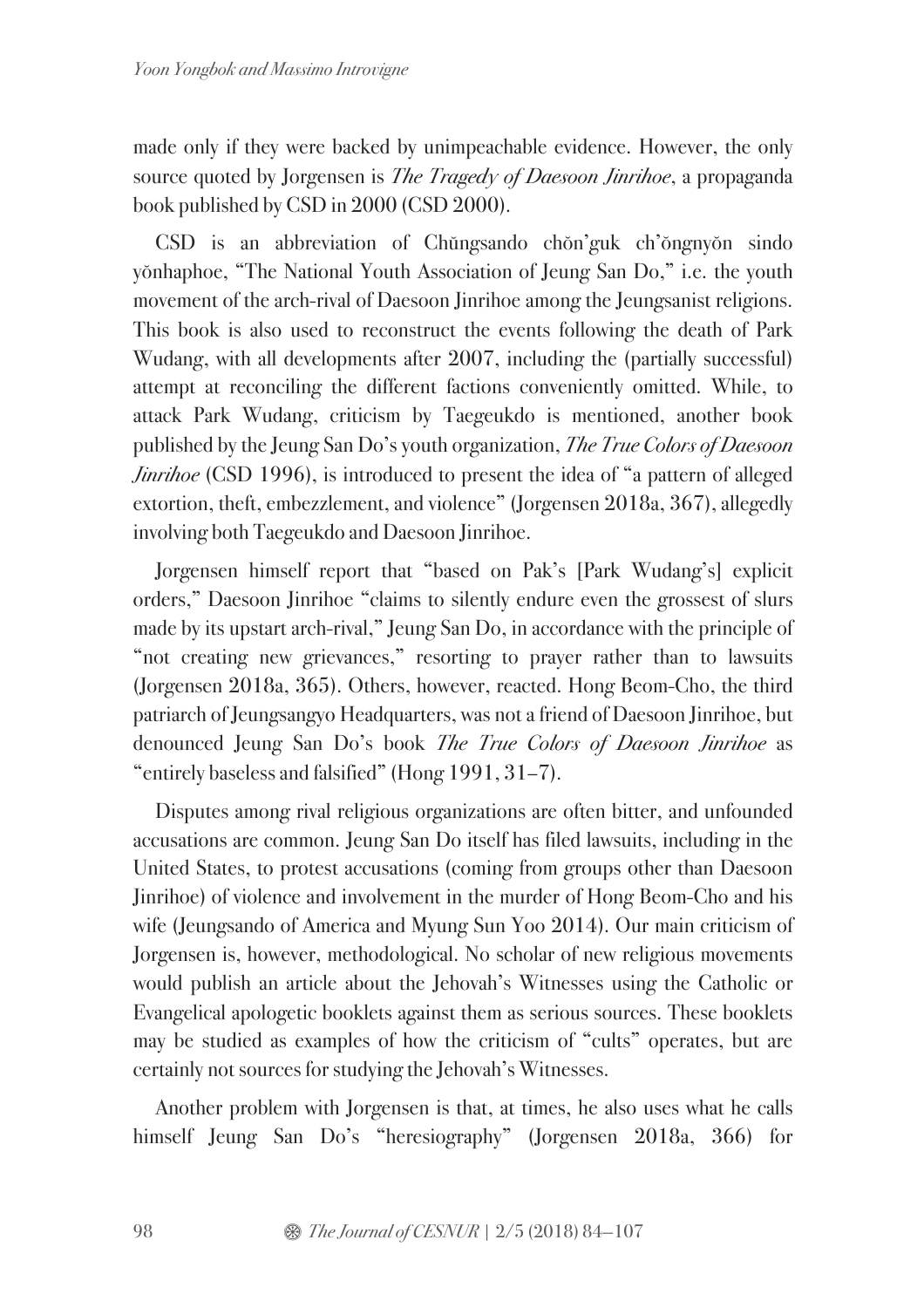reconstructing the doctrine of Daesoon Jinrihoe. He also uses Korean secondary sources, whose problems we have identified above. For example, he writes that Jo Jeongsan "is said to be Okhwang Sangje [the Jade Emperor]. Together with Kang Il-Sun [Kang Jeungsan] as Kuch'ŏn Sangye, they form 'two divinities in one substance' […]. They were incarnated in Korea, but they are both still in command of the three realms" of heaven, Earth, and humankind (Jorgensen 2018a, 368). Jorgensen maintains that originally it was Kang Jeungsan who was identified with the Jade Emperor, but when Jo Jeongsan assumed this position Kang "retreated as a *deus otiosus*" (Jorgensen 2018, 364). He quotes the *General Survey of Korean Religions* (Yi 1992, 590) rather than primary Daesoon Jinrihoe sources. It would have been easy for Jorgensen to ascertain that Korean scholars such as Kang Don-Ku, Yoon Yong-Bok, and Ko Byong-Chul all suggested different interpretations (Ko 2007, 194–95; Kang 2011b, 246–47; Yoon 2013, 17–8).

We do not dispute that Daesoon Jinrihoe venerates Kang Jeungsan as the Lord of the Ninth Heaven and Jo Jeongsan as the Jade Emperor. But they do not enjoy the same divine status and are not "two divinities in one substance." There is only one Supreme God, Kang Jeungsan Sangje. In a way, it can be said that both Kang Jeungsan and Jo Jeongsan "rule" the Three Realms, but only Kang Jeungsan as the Supreme God of the Ninth Heaven "presides" over the Three Realms (Daesoon Jinrihoe 2010, 98, 266, 271 and 314). These are by no means minor matters, as they involve the fundamental notion of God in Daesoon Jinrihoe, and should have been checked through the primary sources, rather than relying on faulty general surveys of Korean new religions.

# *Conclusion*

Summing up, the problem we find in Jorgensen's article is that it largely relies either on sources produced by the most aggressive competitors of Daesoon Jinrihoe, Jeungsangyo Headquarters and Jeung San Do, or on Korean compilations that are in themselves problematic.

This is not a problem of the *Handbook of East Asian New Religious Movements* in general, nor of his section on Korea. The latter covers seven Korean new religions, Donghak (Ch'ŏndogyo), Daejonggyo (Taejonggyo), Won Buddhism (Wŏnbulgyo), the Unification Movement, the Yoido Full Gospel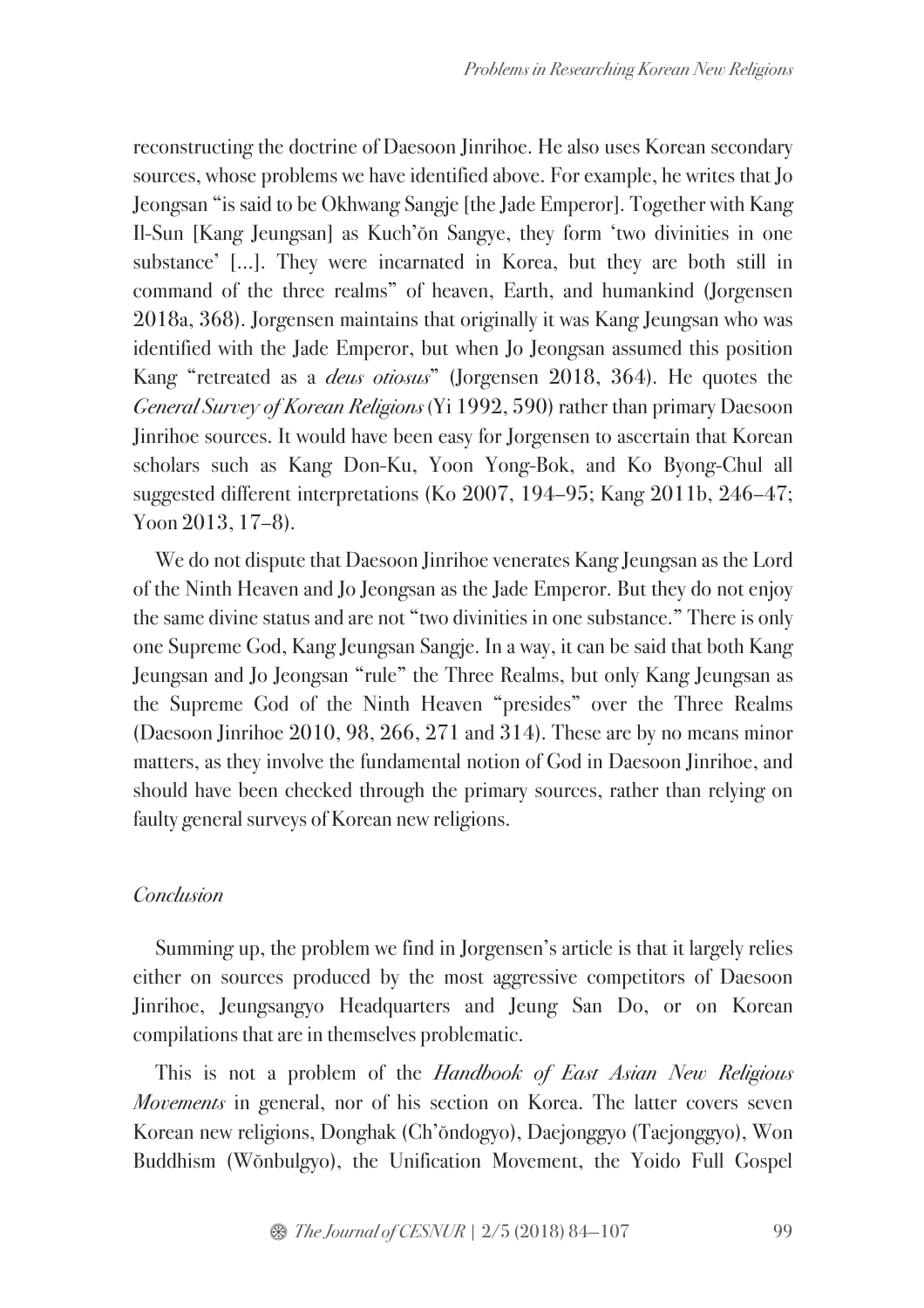Church (Yŏŭido Sunbogŭm Kyohoe), Dahn World (Tan Wŏltŭ), and Daesoon Jinrihoe. In the other articles, we found a balanced use of primary and secondary sources, with a prevalence of primary sources published by each religious order. It is not even a problem of Jorgensen, as his second article published in the *Handbook*, about Daejonggyo (Jorgensen 2018b), relies mostly on primary sources. The editors put together an impressive collection of good articles. Our only criticism is their use of movements' names different from the ones they use themselves in the West, including "Taesunjillihoe" for Daesoon Jinrihoe. Coherence in the transliterations is important, but perhaps not at the expenses of understandability for the average English-speaking reader.

In the article on Daesoon Jinrihoe, Jorgensen did quote some primary sources, such as the 1969 *Introduction to Daesoon Jinrihoe* (Daesoon Jinrihoe 1969) and the 1974 edition of its sacred scripture (Daesoon Jinrihoe 1974). However, since some passages he quotes are also quoted in *A Comprehensive Survey of Korean Religion* and Lee Kang-Oh's *Catalog of Korean New Religions* (Lee 1992), a book with a clear bias against new religions in general, we can ask the question whether he really worked with primary sources directly.

The fact that he also largely ignores the more recent material (including Daesoon Academy of Sciences 2016; Daesoon Institute of Religion and Culture 2010, 2014) leaves, again, the impression that Jorgensen largely recycled his 2001 article, adding a short section on "Recent Developments," and this even though a large amount of new materials would have been easily available, including online. As a result, his text of 2018 has the same problems of the one he published in 2001, the most serious of which is its reliance on literature produced by competitors and rivals of Daesoon Jinrihoe, particularly Jeung San D<sub>0</sub>.

There are several quotes from the 2003 version of *Toj*ŏ*n*, which is a main source of the article. This is the main sacred scripture of Jeung San Do, although the choice (possibly by the editors) to impose their own transliterations, and to ignore English language materials published by the orders themselves, led Jorgensen to ignore the 2016 English edition of this book, and the fact that Jeung San Do calls it *Dojeon* for the benefit of its Western audience (Jeung San Do 2016).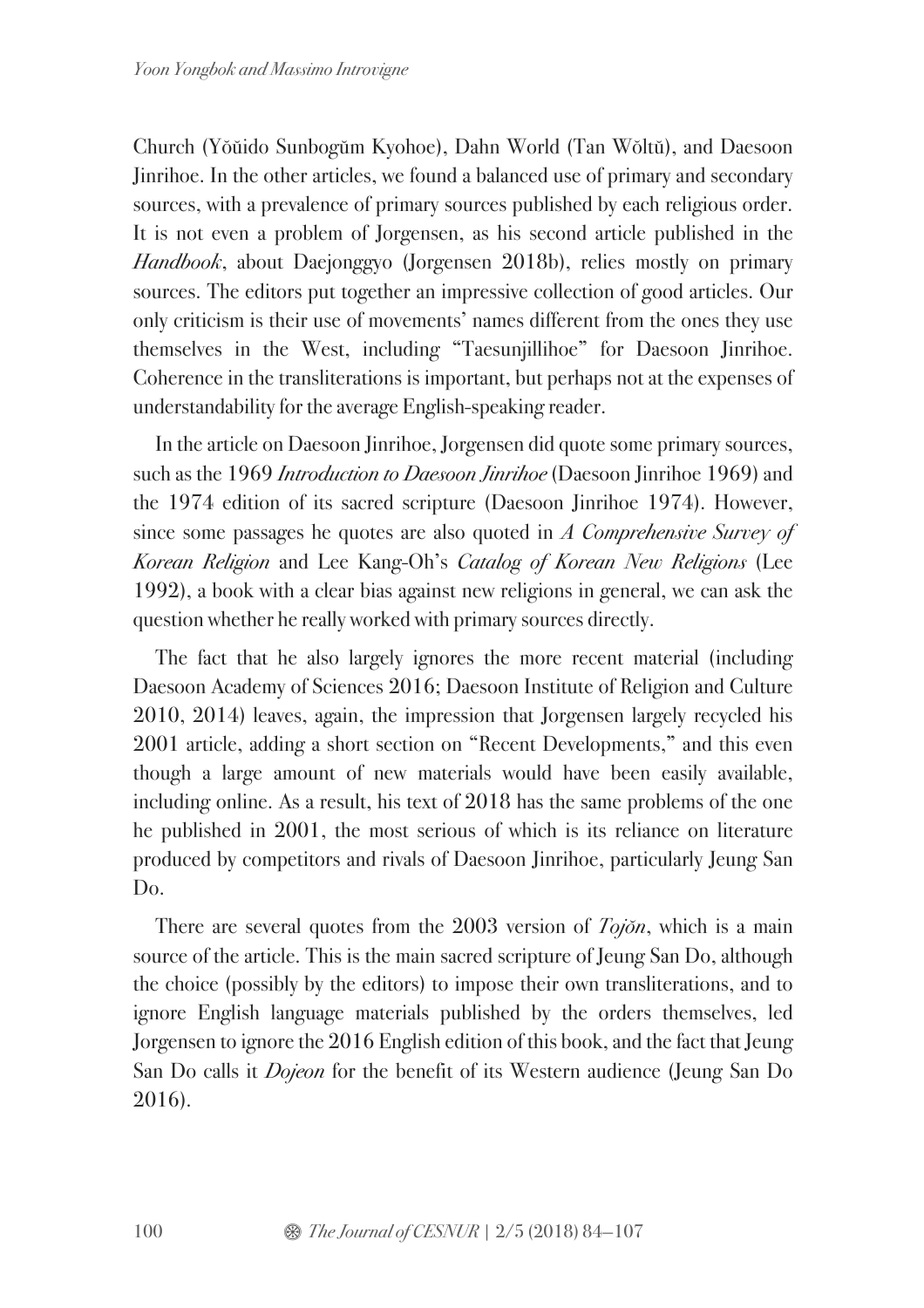It would have been perfectly appropriate to use Jeung San Do's books in an article discussing the beliefs of this new religion. However, the article is about Daesoon Jinrihoe. It is often unclear whether what Jorgensen takes from the Jeung San Do scripture is presented as historical fact or a statement of doctrine. For example, Jorgensen attributes to Kang Jeungsan the teaching that in the Latter Word humans would live for 800 years (Jorgensen 2018a, 369), citing the 2003 Jeungsando's *Dojeon* and the usual *General Survey of Korean New Religions*, which attributes to "Jeungsanism" in general what are in fact peculiar doctrines of Jeung San Do.

In fact, Jeung San Do now teaches, based on words attributed to Goh Pan-Lye, that "in the Latter Heaven's Paradise of Immortality, people of great longevity will live twelve hundred years, those of middling longevity will live nine hundred years, and those of meager longevity will leave seven hundred years" (Jeung San Do 2016, 991: *Dojeon* 11:207, 3). Be it as it may be, these teachings are not found in Daesoon Jinrihoe.

Academics discuss, in Korea and in the West, the deontological point whether a scholarly study of a religious movement should be submitted to the movement itself before publication, not for approval or censorship but for a dialogue in which facts can be checked and the group can be allowed to respond to allegations coming from hostile sources (Lee 2018, 132).

Norwegian historian William Brede Kristensen (1867–1953) insisted that, when the description of a religion differs from the assessments of its actual devotees, such portrayal is not a description of the religion but simply represents the scholar's state of mind and feelings (Kristensen 1955, 22). Ninian Smart (1927–2001) claimed that understanding other religions calls for sympathy and approaching them with an open mind. He quoted from a Native American proverb, "Never judge a person until you have walked a mile in her moccasins" (Smart 1989, 10).

The traditional model of study of the Korean new religions can be criticized as the sort of armchair anthropology that was common in bygone ages. Today, it would be inconceivable for a scholar of new religious movements to research them without interviewing their actual members (as well, of course, as examining the claims of their critics).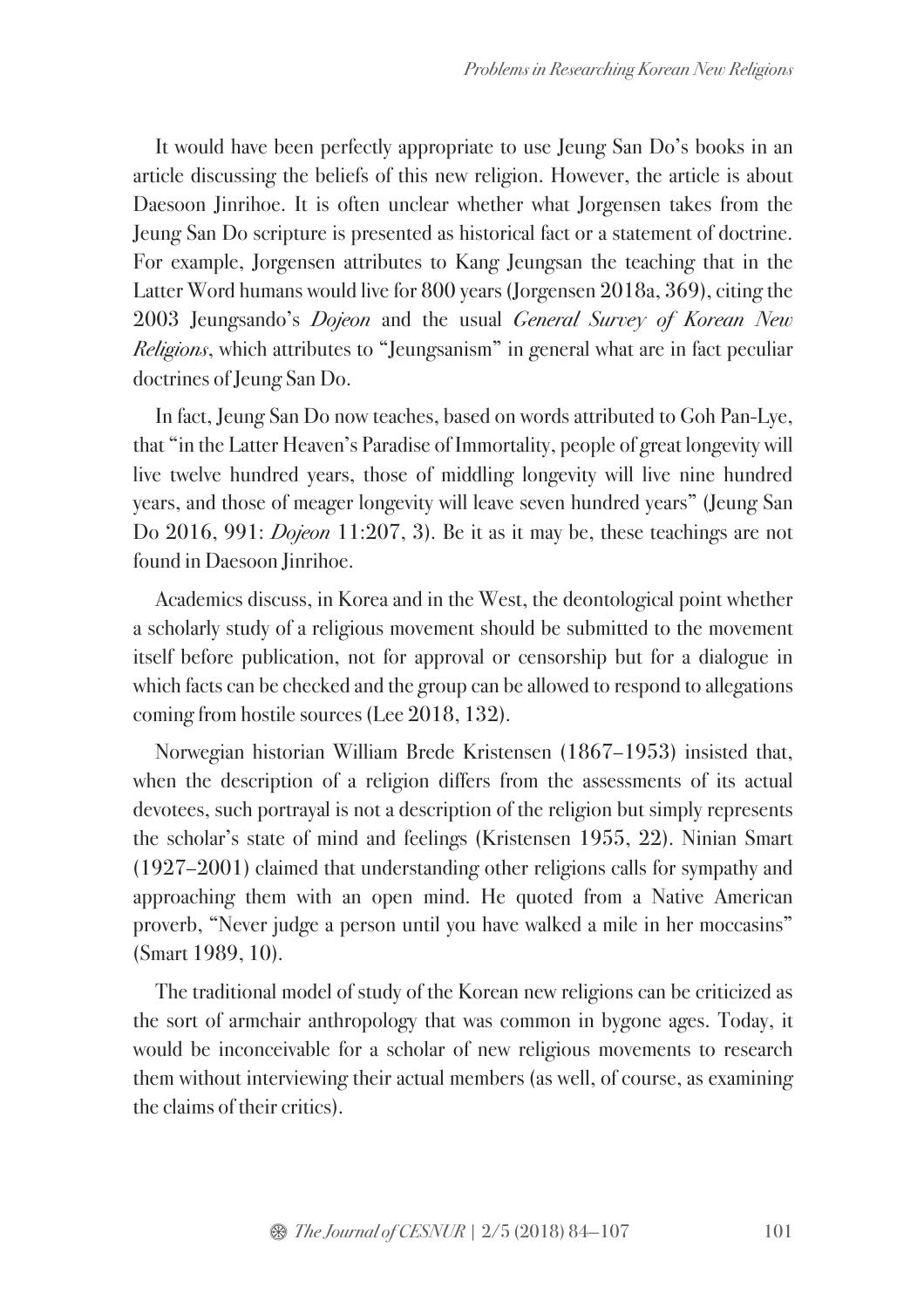Daesoon Jinrihoe is not a secretive organization. It welcomes scholars from all over the world to its two research departments, the Daesoon Institute of Religion and Culture and the Department of Academic Affairs, and to the Daesoon Academy of Sciences, which is affiliated with Daejin University, a university founded by the order and which organizes a yearly scholarly conference, the World SangSaeng Forum, where most presenters are not members of Daesoon Jinrihoe. Each of these institutes, and the religious order itself, maintains extensive Web sites. Certainly, a good scholarly methodology would compare these primary sources with secondary sources and criticism. On the other hand, ignoring the primary sources and relying mostly on hostile accounts by rival religionists, and outdated studies produced decades ago, cannot but lead to serious mistakes.

# **References**

- Academy of Korean Studies. 2018. *A Study of Korean Religious Orders*. 11<sup>th</sup> ed. Seoul: Academy of Korean Studies.
- Baker, Don. 2016. "Daesoon Sasang: A Quintessential Korean Philosophy." In *Daesoonjinrihoe: A New Religion Emerging from Traditional East Asian Philosophy*, edited by Daesoon Academy of Sciences, 1–16. Yeoju: Daesoon Jinrihoe Press.
- Cha, Seon-Keun. 2013. "대순진리회의 개벽과 지상선경" (The Great Opening and the Earthly Paradise of Daesoon Jinrihoe). *Journal of the Korean Academy of New Religions* 29:221–24.
- Cha, Seon-Keun. 2014. "증산계 신종교 일괄기술에 나타난 문제점과 개선 방향" (Improving the Problems in the En Bloc Description of New Religions Derived from Jeungsan). *Journal of the Korean Academy of New Religions* 30:59–60.
- CSD (The National Youth Association of Jeung San Do). 1996. 대순진리회 정체 (The True Colors of Daesoon Jinrihoe). Taejeon: CSD.
- CSD (The National Youth Association of Jeung San Do). 2000. 대순진리회의 비극 (The Tragedy of Daesoon Jinrihoe). Taejeon: CSD.
- Daesoon Academy of Sciences, ed. 2016. *Daesoonjinrihoe: A New Religion Emerging from Traditional East Asian Philosophy*. Yeoju: Daesoon Jinrihoe Press.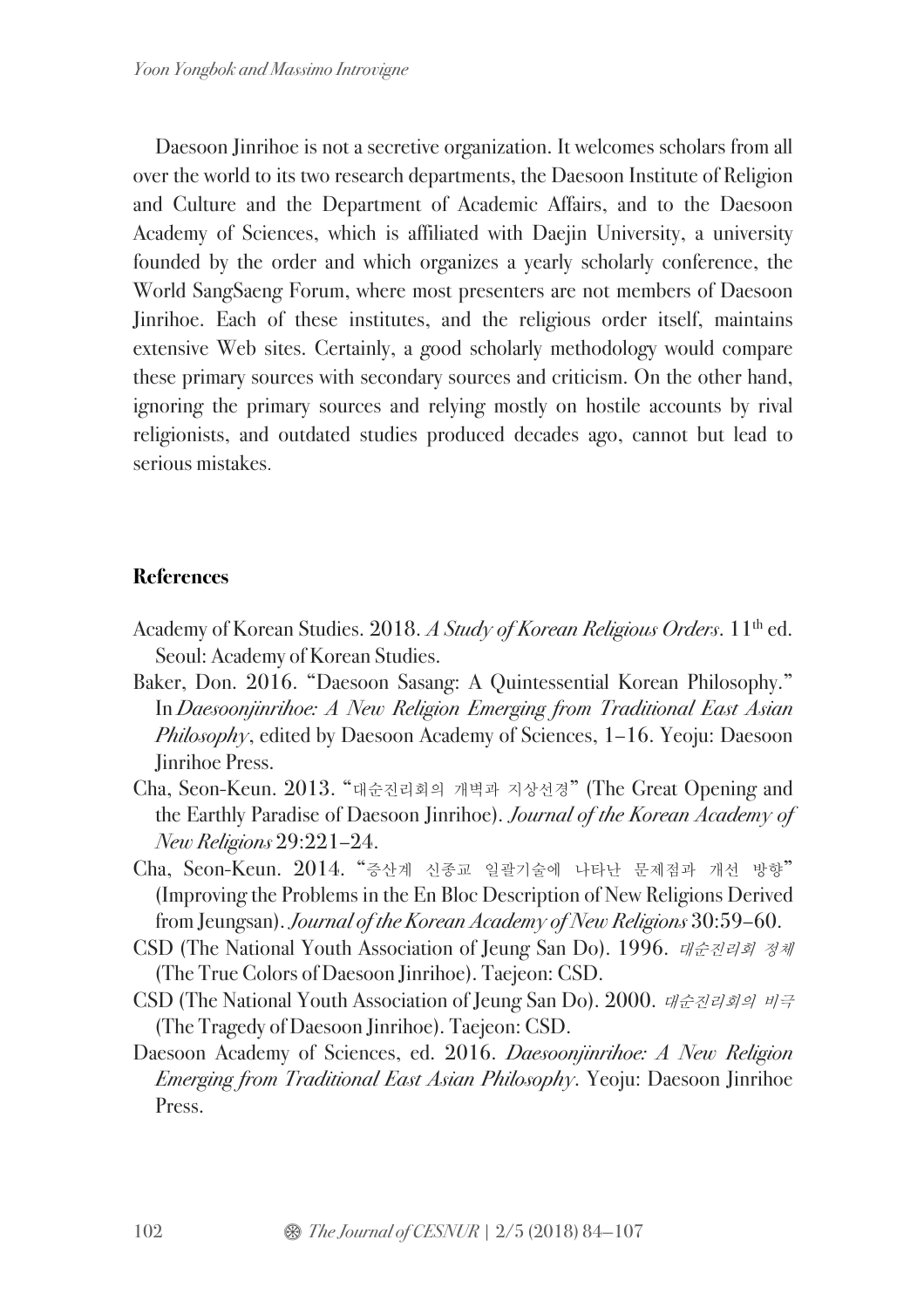- Daesoon Institute of Religion and Culture. 2010. *Daesoonjinrihoe: The Fellowship of Daesoon Truth*. Yeoju: Daesoon Institute of Religion and Culture.
- Daesoon Institute of Religion and Culture. 2014. *An Introduction to Daesoonjinrihoe*. 2<sup>nd</sup> ed. Yeoju: Daesoon Institute of Religion and Culture.
- Daesoon Jinrihoe. 1969. 大巡真理會要賢 (An Introduction to Daesoon Jinrihoe). Seoul: Daesoon Jinrihoe.
- Daesoon Jinrihoe. 1974. *大巡真理會敎務部* (Jeon-gyeong). Seoul: Daesoon Jinrihoe.
- Daesoon Jinrihoe. 2010. 大巡真理會敎務部 (Jeon-gyeong). Yeoju: Daesoon Jinrihoe.
- Hong, Beom-Cho. 1982. 증산교개설 (Overview of Jeungsangyo). Seoul: Changmungak.
- Hong, Beom-Cho. 1991. "대순진리회의 정체를 읽고" (Reading "The True Colors of Daesoon Jinrihoe"). *Monthly Cheonji Gongsa* 28:31–7.
- Hong, Beom-Cho. 2001. "증산종단의 초교파 운동" (The Movement of Transcending Denomination in Jeungsanist Religions). *Journal of The History of Korean Religions* 9:381–413.
- Institute of Korean Religion and Society. 1991. 한국종교문화사전 (Encyclopedia of Korean Religious Culture). Seoul: Jipmundang.
- Institute of Korean Religion and Society. 1997. 한국신종교실태조사보고서 (A Survey Study of Korean New Religions). Iksan: Wonkwang University Press.
- Introvigne, Massimo. 2013. "*Religions of Korea in Practice*: A Summa on Korea's New (and Old) Religions." CESNUR (Center for Studies on New Religions), 2006, updated 2013. Accessed August 25, 2018. http://www.cesnur.org/2006/korea.htm.
- Introvigne, Massimo. 2016. "New Religious Movements and the Visual Arts." *Nova Religio: The Journal of Alternative and Emergent Religions*, 19(4):3– 13.
- Introvigne, Massimo. 2017. "Daesoon Jinrihoe." *World Religions and Spirituality Project*, February 17. Accessed August 23, 2018. https://wrldrels.org/2017/02/26/daesoon-jinrihoe.
- Jang, Jae-Jin. 2011. 근대 동아시아의 종교다원주의와 유토피아 (Religious Pluralism and Utopia in Modern East Asia). Busan: Sanjini.
- Jeung San Do, 2016. *Dojeon, English Version*. Taejeon: Jeung San Do Dojeon Publication Society.
- Jeungsando of America and Myung Sun Yoo. 2014. "Complaint against Jeung San Cham Shin Ahng, Sang Kyun Ro, Heun Soon Lee, Daniel Evancho, Daniel Joe, Karys Dalsook Ma, Un Sook Park, and John Does and XYZ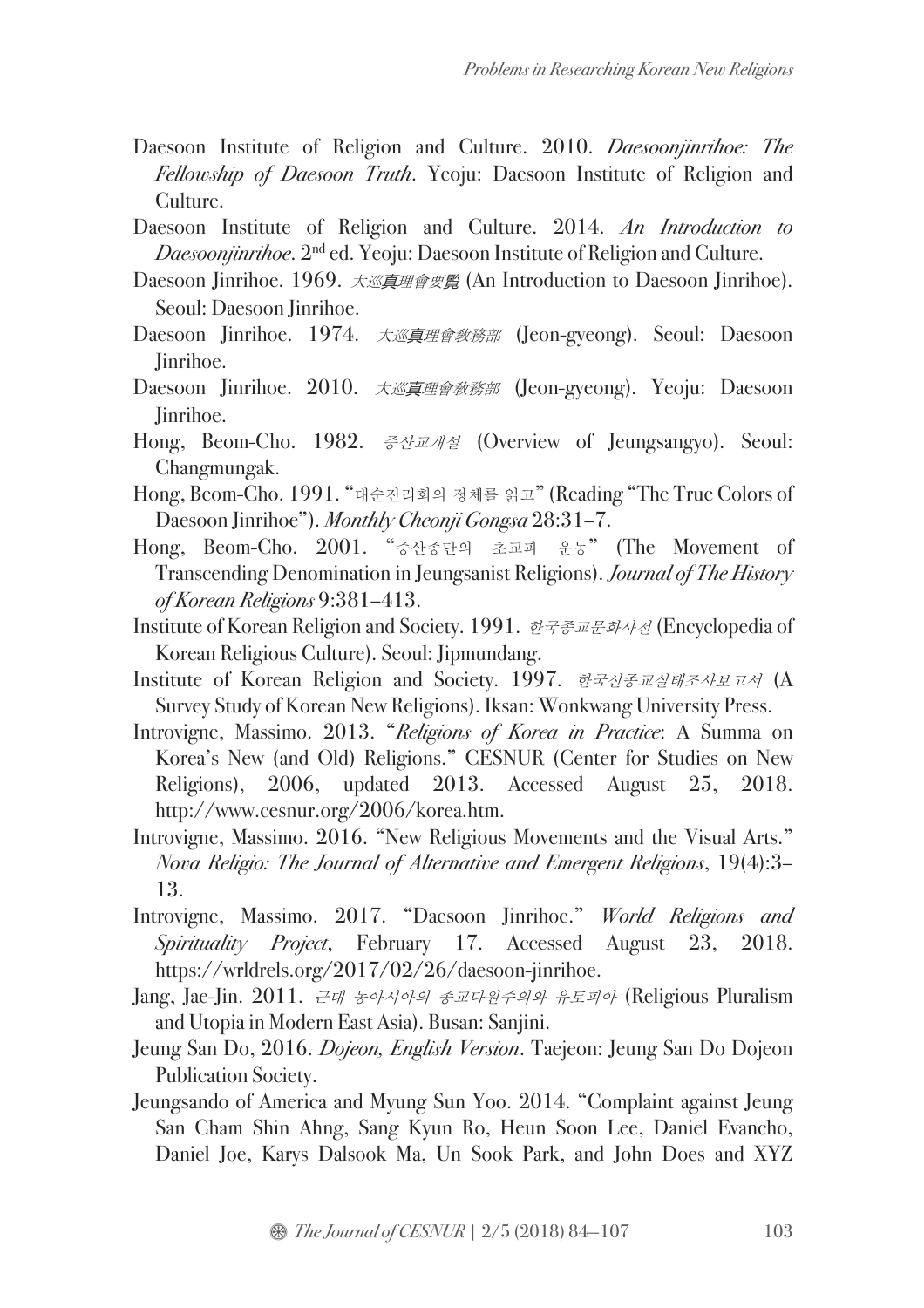Companies." United States District Court, Eastern District of New York, November 6. Accessed August 25, 2018. https://www.courtlistener.com/recap/gov.uscourts.nyed.377679.1.0.pdf.

- Jorgensen, John. 2001. "Taesunchillihoe: Factors in the Rapid Rise of a Korean New Religion." *Proceedings of the Second Biennial Conference of the Korean Studies Association of Australasia*: 77–87. Accessed August 26, 2018. https://web.archive.org/web/20120410074305/http://www.arts.monash. edu.au/korean/ksaa/conference/06johnjorgenson.pdf.
- Jorgensen, John. 2018a. "Taesunjillihoe." In *Handbook of East Asian New Religious Movements*, edited by Lukas Pokorny and Franz Winter, 360–81. Leiden: Brill.
- Jorgensen 2018b. "Taejonggyo." In *Handbook of East Asian New Religious Movements*, edited by Lukas Pokorny and Franz Winter, 279–300. Leiden: Brill.
- Kang, Don-Ku. 1985. 정역의 종교사적 이해 (Understanding of Corrected Changes in the Religious Perspective [Understanding of Korean Religion]). Seoul: Jipmundang.
- Kang, Don-Ku. 1987. "신종교 연구 서설" (An Introduction to Korean New Religions). *Journal of Religious Studies* 6:181–223.
- Kang, Don-Ku. 1998. "신종교 연구의 길" (A Way of Researching New Religions). *Korean Religion* 23:121–52.
- Kang, Don-Ku. 2001. "동아시아의 종교와 민족주의" (Religion and Ethnicity of East Asia). *Korean Journal of Religious Studies* 22:15–33.
- Kang, Don-Ku. 2011a. 종교이론과 한국종교 (Religious Theories and Korean Religion). Seoul: Bakmunsa.
- Kang, Don-Ku. 2011b. "대순진리회의 종교교육" (The Religious Education of Daesoon Jinrihoe). *Korean Journal of Religious Studies* 62:237–63.
- Kang, Don-Ku. 2013. "한국종교교단의 국학운동" (The "National Studies" in Korean Religions). *Korean Journal of Religious Studies* 70:97–127.
- Kang, Don-Ku. 2014. "대한불교천태종의 정체성 형성과정" (Establishing Identity and the Korean Contemporary Cheontae Order). *The Review of Korean Studies* 37(4):137–62.
- Kang, Don-Ku. 2015. "미래한국의 또 다른 종교들? 선도계 수련단체들을 중심으로" (Alternative Religions in Future Korea? Some Speculations on Korean Spiritual Movements). *Journal of New Religions* 33:107–38.
- Kang, Don-Ku. 2017a. 어느 종교학자가 본 한국의 종교교단 (Korean Religious Orders Through the View of a Religious Scholar). Seoul: Bakmunsa.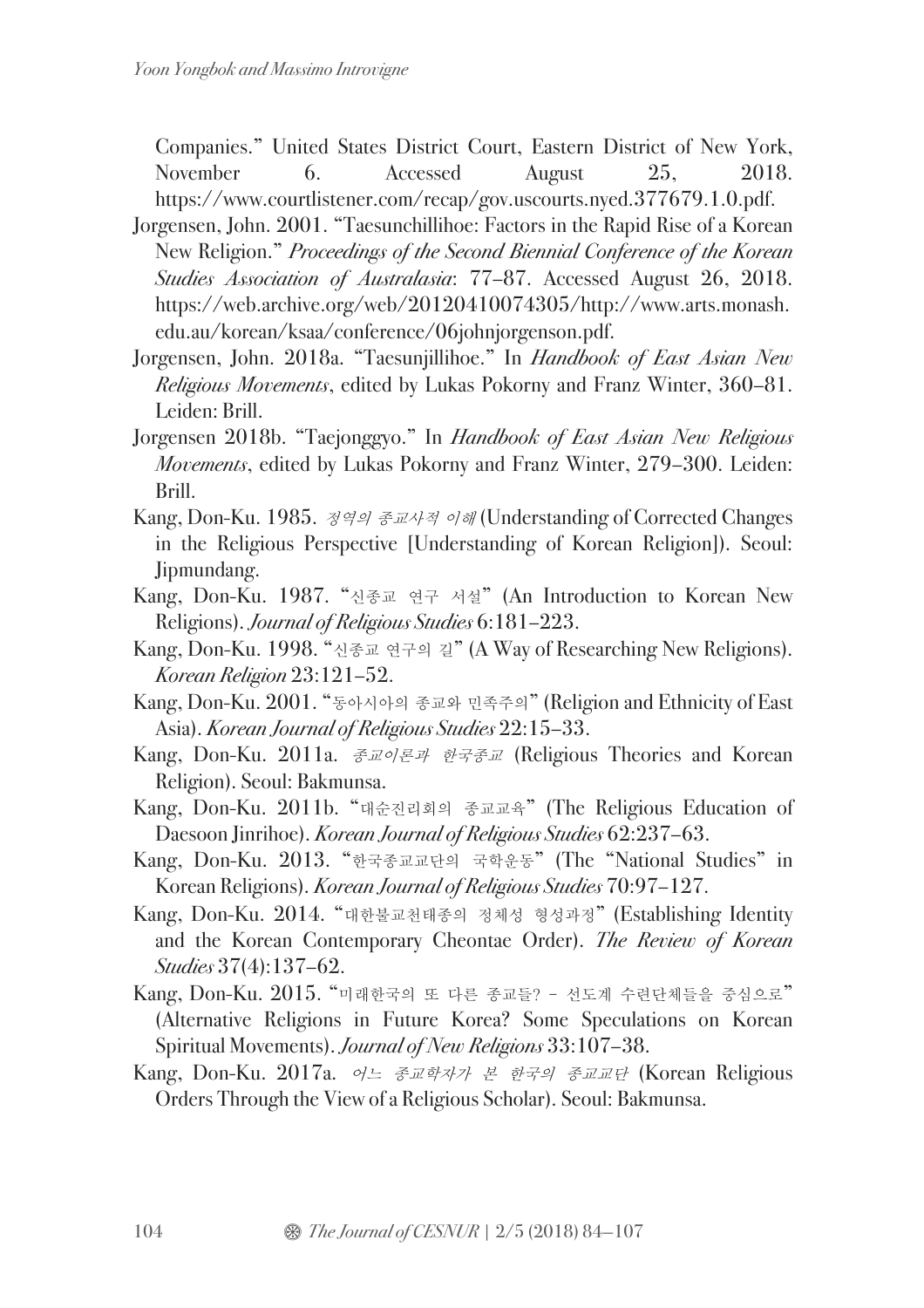- Kang, Don-Ku. 2017b. "현대 한국의 안티 종교운동" (Anti-religious Movements in Contemporary Korea). *Journal of the Daesoon Academy of Sciences* 29:241– 78.
- Kallander, George R. 2013. *Salvation Through Dissent: Tonghak Heterodoxy and Early Modern Korea.* Honolulu: University of Hawai'i Press.
- Kim, David William. Forthcoming. *Daesoon Jinrihoe in a Modern East Asian Society: Emergence, Transformation, and Transmission of A New Religious Movement.*
- Kim, Hong-Chul. 1998. "해방후 50년의 한국신종교 연구사" (A History of Korean New Religions, 50 Year after the Independence). *Studies in Religion* 15:1–31.
- Kim, Hong Chul. 2012. "근현대 한국 신종교의 개벽사상 고찰" (A Study of the Concept of the Great Opening in Modern and Contemporary Korean New Religions). *Korean Religion* 35:12–9.
- Kim, Hong-Chul et al. 2003. 한국 민족종교 운동사 (The History of Korean Ethnic Religious Movements). Seoul: Association of Ethnic Religions.
- Kim, Hyeong-Gi. 2004. 후천개벽사상연구 (A Study on the Idea of the Great Opening in the Later World). Paju: Hanwul.
- Kim, Jin-Soo. 1994. "한국민족종교의 후천개벽사상에 관한 비교연구" (A Comparative Study of the Hoocheon-Gaebyuk Thought of Korean National Religions). M.A. thesis. Seoul: Seoul National University.
- Kim, Tak. 1992. 증산교학 (The Theology of Jeungsan). Seoul: Miraehyang Culture.
- Ko, Byong-Chul. 2007. 대순진리회의 전개와 특징 (Development and Characteristics of Daesoon Jinrihoe: A Study of a Korean Religious Order). Seongnam: The Academy of Korean Studies.
- Kristensen, William Brede. *Inleiding tot de Godsdienstgeschiedenis* (Introduction to the History of Religion). Arnhem, The Netherlands: Van Loghum Slaterus.
- Lee, Chang-Yick. 2018. "종교는 결코 끝나지 않는다: 조너선 스미스의 종교 이론" (Religion Doesn't Conclude: The Theory of Religion in Jonathan Z. Smith). *The Critical Review of Religion and Culture* 33: 171–246.
- Lee, Gyungwon. 2016. *An Introduction to New Korean Religions*. Seoul: Moonsachul Publishing Co.
- Lee, Jae-hun. 2012. "한국 신종교의 현재와 미래" (The Present and Future of New Religions in Korea). *Studies in Religion* 68:115–39.
- Lee Jeongnip. 1947. 대순철학 (Daesoon Philosophy). Gimje: Jeungsangyo Headquarters.
- Lee, Jeongnip. 1977. 증산교사 (History of Jeungsangyo). Seoul: Jeungsangyo Headquarters.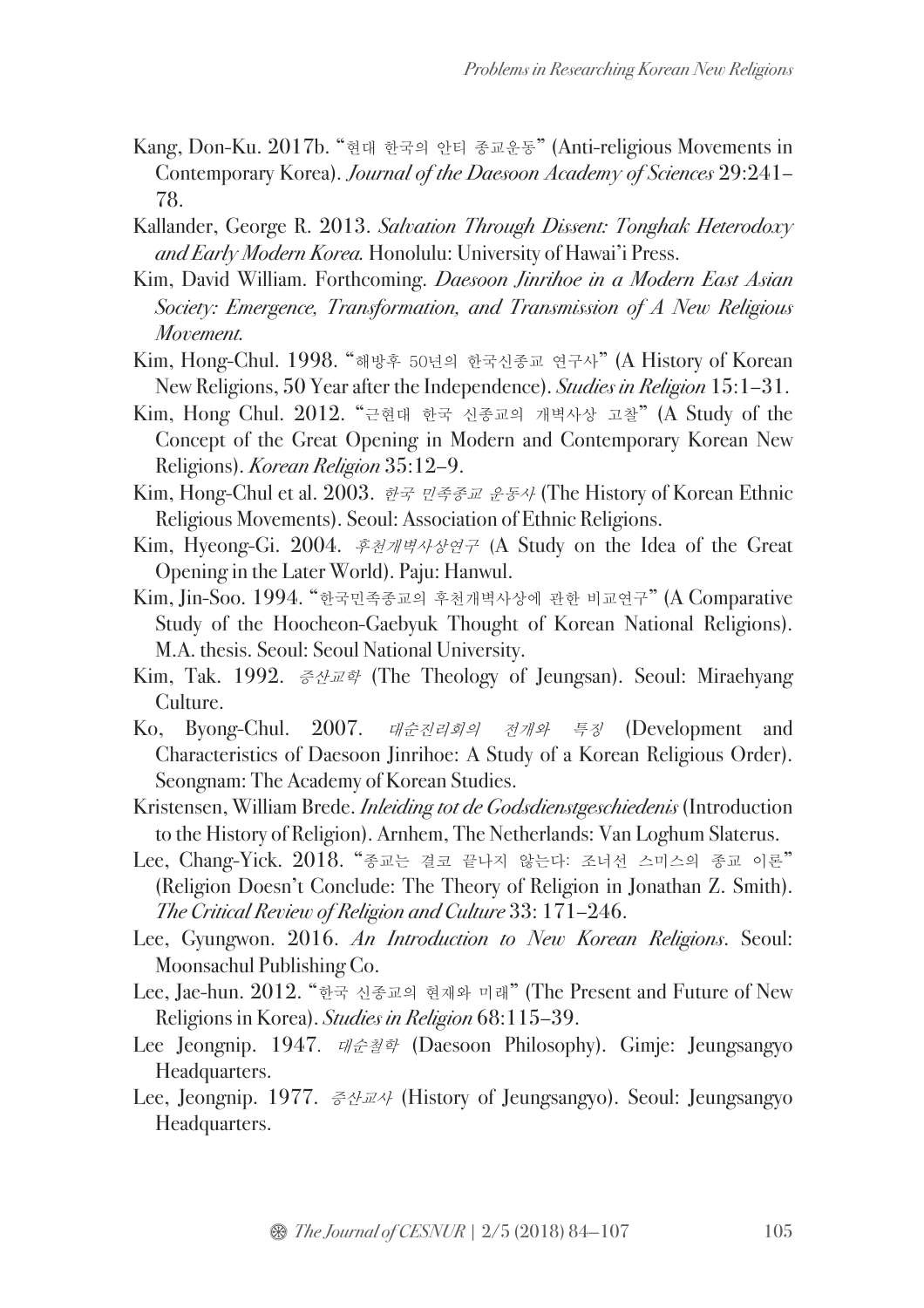- Lee Kang-Oh, 1992. 한국신흥종교총람 (Catalog of Korean New Religions). Seoul: Daeheung Publishing Co.
- Ministry of Culture and Sports. 1996. 한국종교의 의식과 예절 (Rites and Proprieties of Korean Religions). Seoul: Ministry of Culture and Sports.
- Oh, Gyeong-Hwan. 1990. 종교사회학 (A Study of Religion in Society) Paju: Seogwangsa.
- Park, Gwangsoo. 2012a. 한국신종교의 사상과 종교문화 (Thought of Korean New Religions and Religious Culture). Seoul: Jipmundang.
- Park, Gwangsoo. 2012b. "한국신종교의 개벽사상" (A Research on the Perspective of the Great Opening in Korean New Religions). *Korean Religion* 35:44–55.
- Park, Sangkyu. 2013. 대순진리회의 조직과 그 특성 (The Organization of Daesoonjinrihoe and its Characteristics [Academy of Korean Studies, Organization of Korean Religious Orders]). Paju: Korean Studies Information.
- Park, Yong-Cheol. 2007. "대원사 공부의 이해에 나타난 종통의 천부성에 대한 고찰" (A Study of Innateness in Religious Authority as It Appeared in the Holy Works of Daewon-sa Temple). *Daesoon Bulletin* 68:88–107.
- Research Group on Korean Religion. 1996. 한국 신종교 조사연구 보고서 (A Survey Report on Korean New Religions)*.* Seoul: Monami Inc.
- Ro, Kil-Myung. 1989. 한국 신흥종교운동의 사상적 특성 (The Ideological Characteristics of Korean New Religious Movements [A Study of Religion and Theology]). Seoul: Sogang University Institute of Religion and Theology.
- Ro, Kil-Myung. 2003. "한국 근현대사와 민족종교운동" (Ethnic Religious Movements in Modern and Contemporary Korea). In 한국민족종교운동사 (The History of Korean Ethnic Religious Movements), edited by Ro Kil-Myung, Kim Hong-Chul et al., 64–6. Seoul: Association of Ethnic Religions.
- Ryu, Byung-Duk. 1996. "한국 신종교의 실상과 그 연구현황" (The Present Condition of Korean New Religions and Their Studies). *Journal of The History of Korean Religions* 5:129–48.
- Smart, Ninian. 1989. *The World's Religions.* Englewood Cliffs, New Jersey: Prentice Hall.
- Smith, Jonathan Z. 2004. *Relating Religion: Essays in the Study of Religion.* Chicago: The University of Chicago Press.
- Spretnak, Charlene, 2014. *The Spiritual Dynamic in Modern Art: Art History Reconsidered, 1800 to Present*. New York: Palgrave Macmillan.
- The Academy of Korean Studies. 1991. 한국민족문화대백과사전 (Encyclopedia of Korean Culture). Seongnam: The Academy of Korean Studies.
- The Association of Korean Native Religions. 2004. 민족종교의 개벽사상과 한국의  $\nabla \mathcal{H}$  (The Idea of the Great Opening of Ethnic Religions and the Future of Korea). Seoul: The Association of Korean Native Religions.